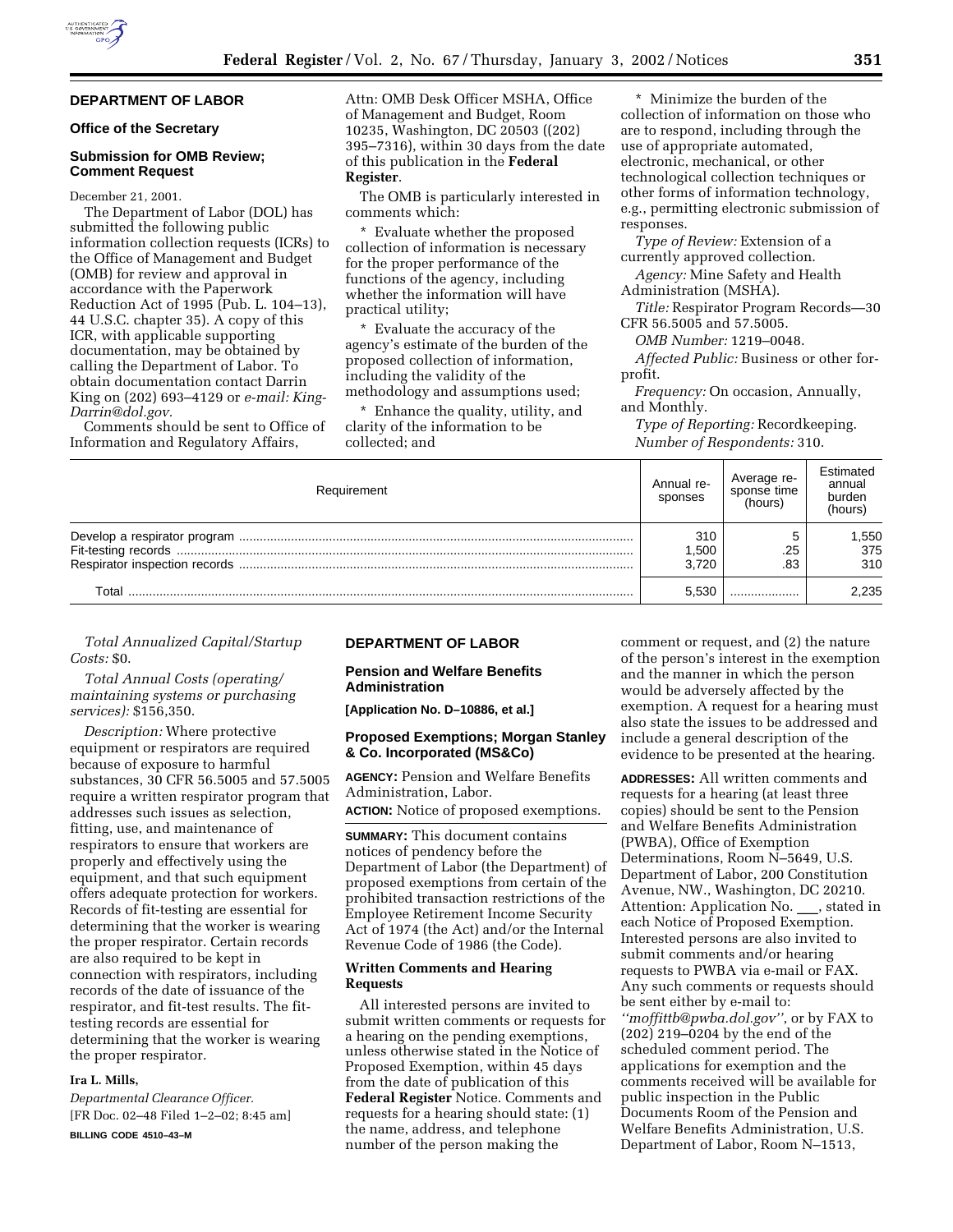200 Constitution Avenue, N.W., Washington, DC 20210.

#### **Notice to Interested Persons**

Notice of the proposed exemptions will be provided to all interested persons in the manner agreed upon by the applicant and the Department within 15 days of the date of publication in the **Federal Register**. Such notice shall include a copy of the notice of proposed exemption as published in the **Federal Register** and shall inform interested persons of their right to comment and to request a hearing (where appropriate).

**SUPPLEMENTARY INFORMATION:** The proposed exemptions were requested in applications filed pursuant to section 408(a) of the Act and/or section 4975(c)(2) of the Code, and in accordance with procedures set forth in 29 CFR part 2570, subpart B (55 FR 32836, 32847, August 10, 1990). Effective December 31, 1978, section 102 of Reorganization Plan No. 4 of 1978, 5 U.S.C. App. 1 (1996), transferred the authority of the Secretary of the Treasury to issue exemptions of the type requested to the Secretary of Labor. Therefore, these notices of proposed exemption are issued solely by the Department.

The applications contain representations with regard to the proposed exemptions which are summarized below. Interested persons are referred to the applications on file with the Department for a complete statement of the facts and representations.

## **Morgan Stanley & Co. Incorporated (MS&Co) Located in New York, New York**

[Exemption Application No. D–10886]

### *Proposed Exemption*

The Department is considering granting an exemption under the authority of section 408(a) of the Act and section 4975(c)(2) of the Code and in accordance with the procedures set forth in 29 CFR part 2570, subpart B (55 FR 32836, 32847, August 10, 1990). If the exemption is granted, the restrictions of sections 406(a), 406(b)(1) and 406(b)(2) of the Act and the sanctions resulting from the application of section 4975(a) and (b) of the Code, by reason of section 4975(c)(1)(A) through (E) of the Code, shall not apply to the September 16, 1998 acquisition (the Acquisition), on behalf of the Central States, Southeast and Southwest Areas Pension Fund (the Fund), of certain Argentine bonds (the Bonds) from MS&Co, a party in interest with respect to the Fund, by the Capital Asset Trust (the Trust) at the direction of Alliance Capital Management L.P. (Alliance), an investment manager for the Fund, provided the following conditions are satisfied:

(a) The Acquisition was a one-time transaction for cash;

(b) The Fund paid no more than the current fair market value of the Bonds as of the date of the Acquisition;

(c) The Fund paid no commissions or expenses with respect to the Acquisition;

(d) The Acquisition and subsequent sale of the Bonds (the Sale) resulted in the Fund's receipt of a one-day profit totaling \$147,250.01;

(e) Upon identifying the Acquisition as a ''prohibited transaction'', MS&Co and Alliance acted promptly to comply with the relevant provisions of ERISA and the Code;

(f) Alliance and MS&Co took whatever actions were necessary to ensure that the Fund was adequately protected with respect to the Acquisition;

(g) Subsequent to the Acquisition, Alliance implemented an internal computer system designed to prevent transactions between client plans and named fiduciaries with respect to such plans; and

(h) The transaction was not part of an agreement, arrangement or understanding designed to benefit a party in interest.

EFFECTIVE DATE OF EXEMPTION: The effective date of this proposed exemption, if granted, is September 16, 1998.

#### *Summary of Facts and Representations*

1. The Fund is a jointly managed Taft-Hartley Plan established in 1955. As of September 30, 1998, the Fund had approximately 375,604 participants and beneficiaries and an approximate fair market value of \$17 billion.

2. At the time of the Acquisition, the named fiduciary for the Fund was Morgan Stanley Dean Witter & Co. (MSDW). MSDW is a worldwide financial services firm that provides services, either directly or through its subsidiaries, to corporations, governments, and individual investors. MSDW became the Fund's named fiduciary as a result of a court order issued pursuant to a consent decree (the Consent Decree) that, among other things, prohibited the Fund's investment managers from engaging in transactions with ''parties in interest'' such as MS&Co.1

MS&Co is a wholly-owned subsidiary of MSDW having business offices in

New York and other cities worldwide. MS&Co is, among other things, a registered broker-dealer, a member of the National Association of Securities Dealers, and a member of most major United States and foreign commodity exchanges.

3. Pursuant to an agreement dated May 2, 1994 (the Agreement), MSDW (through its predecessor-in-interest, the Morgan Stanley Group, Inc.) appointed Alliance as an investment manager with respect to a portion of the assets in the Fund. In this regard, at the time of the Acquisition, Alliance acted as a ''qualified professional asset manager'' 2 with respect to certain Fund assets invested in the Trust, a Massachusetts trust in which the Fund was a participant.3 Specifically, Alliance was hired to manage a particular type of asset class, International Fixed Income-Emerging Markets Debt. The applicant represents that Alliance, an investment adviser registered with the Securities and Exchange Commission, is entirely independent of MSDW and its affiliates and does not have any management or ownership relationship with such entities.

Relevant sections of the Agreement provided that Alliance would: (a) invest Fund assets held in the Trust in accordance with investment objectives specified in writing by MSDW; (b) act in accordance with the Consent Decree and ERISA and not engage in any unexempted ''prohibited transaction''; and (c) comply with all federal or state law requirements that are imposed with respect to transactions involving the assets of the Fund.

In addition, the applicant represents that MSDW delivered to Alliance, on a regular basis, a ''prohibited transaction'' notice. According to the applicant, such notice specifically advised that Alliance should not, among other things, execute trades through MS&Co. Furthermore, the applicant represents that Alliance's ''Current Investment Guidelines'' for the Trust, dated October 31, 1997, provided that Alliance: would not effect a prohibited transaction; and would not deal with any MSDW entity.

4. The applicant represents that, on September 16, 1998, Alliance learned through news reports that the

<sup>1</sup>The Consent Decree was issued pursuant to *Raymond J. Donovan, Secretary of Labor,* v. *Frank Fitzsimmons, et al.,* Civil Action No. 78 C 342.

<sup>2</sup>As such term is defined in Section V(a) of the Department's Prohibited Transaction Class Exemption 84–14 (49 FR 9494 (1984)).

<sup>3</sup>The applicant represents that the beneficial interests of the Trust were held by two employee benefit plans subject to ERISA and thus the Trust itself was an entity the assets of which were subject to ERISA. At the time of the Acquisition, the Fund owned approximately 98.1% of the beneficial interests in the Trust, and the Marsh & McLennan US Retirement Plan owned approximately 1.9% of such interests.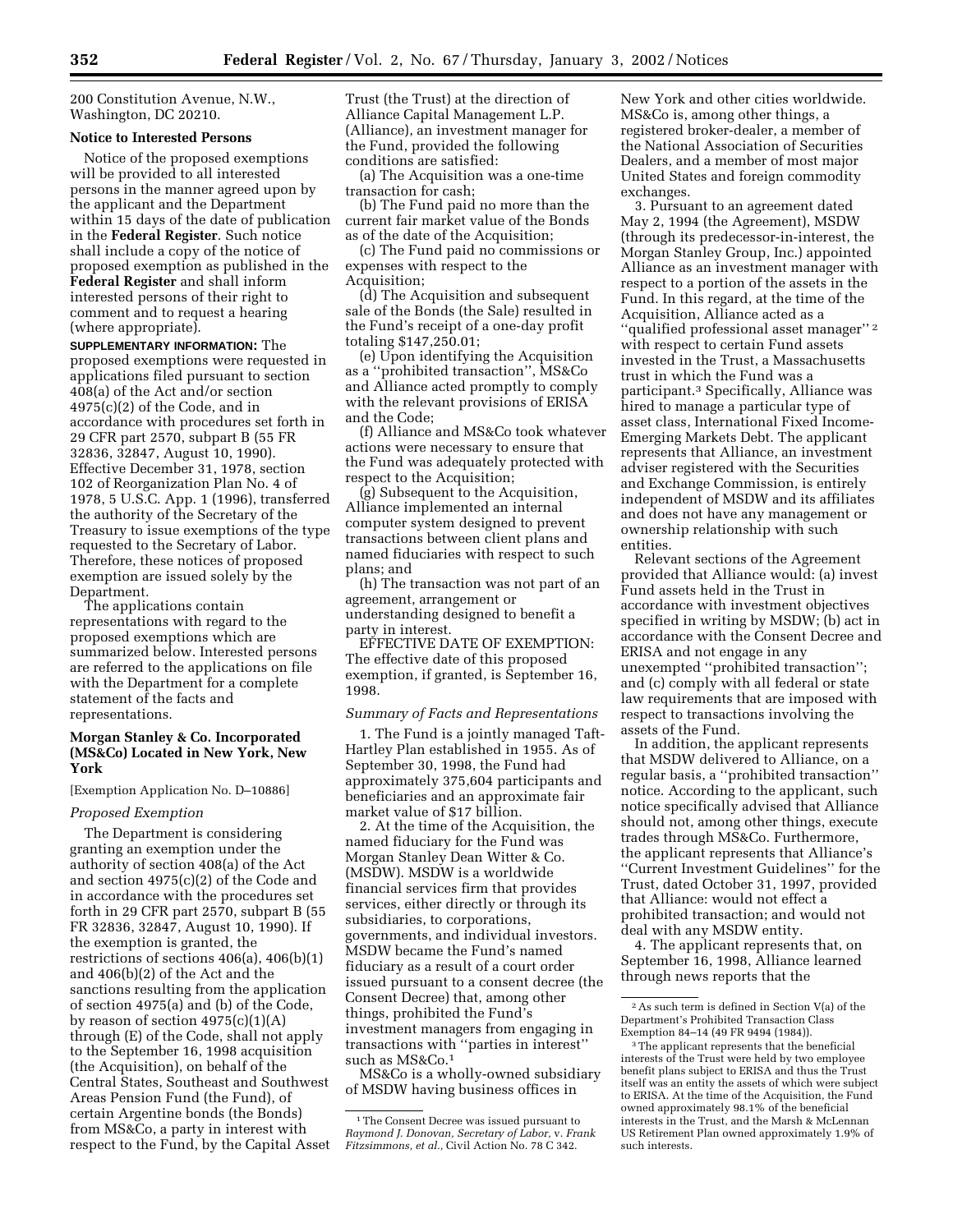International Monetary Fund and certain banks were preparing a package of loans worth \$4.5 billion for Argentina. The applicant states that Alliance believed the news would have a positive effect on Argentine fixed income securities. As a result, Alliance contacted MS&Co and asked for an ''offering'' on the Bonds in contravention of the safeguards described above. The applicant represents that the Bonds are \$9,500,000 Face Amount Argentina Floating Rate Bonds due March 31, 2005.

According to the applicant, as a result of inadvertent errors made by personnel involved in the Acquisition, MS&Co agreed to fill the order. Alliance's purchase of the Bonds was made for settlement on September 21, 1998 for \$7,566,947.91 (the Acquisition Price). Of this amount, \$7,262,750.00 consisted of principal and \$304,197.91 consisted of accrued interest.

5. At the time of the Acquisition, MS&Co was a market maker in the Bonds. The applicant represents, however, that the Bonds were not in MS&Co's inventory at the time of the Acquisition. In this regard, the applicant states that a market maker will, from time to time, go into the market to replenish a particular security which the market maker has sold out of its inventory. Similarly, in this instance, MS&Co made a business decision to sell the Bonds at the Acquisition Price to Alliance even though it did not contemporaneously hold the Bonds. The applicant states that MS&Co committed itself to the Acquisition Price based on the belief that it could go into the market and obtain the Bonds at a discount relative to such price.

However, in meeting its obligations with respect to the Acquisition, MS&Co was ultimately required to purchase the Bonds at a price higher than the Acquisition Price. In this regard, despite its commitment to sell the Bonds to Alliance for \$7,566,947.91, market conditions were such that MS&Co was forced to acquire the Bonds in two separate trades for a total cost of approximately \$7,714,000. In so doing, the applicant represents, MS&Co lost approximately \$147,000.

6. The applicant represents that the Acquisition Price represented the Bonds' fair market value at the time of the Acquisition. In this regard, it is represented that in providing the Acquisition price to Alliance, the MS&Co trader responsible for the emerging markets fixed income desk used pricing mechanisms commonly employed in the over-the-counter fixed income markets such that the purchase price was fair and reasonable.

Specifically, the Acquisition Price was determined in consideration of: Bid and ask prices for the Bonds available on interdealer computer screens; 4 news events relating to Argentina's receipt of potential economic relief; prior bid and ask data historically furnished by interdealer brokers; certain volume requirements; and other objective criteria.

The applicant states that at the time the Acquisition occurred, the Bonds traded in relatively high volumes and were well known and well followed. As a result, the market for the Bonds was extremely ''transparent'' at the time of the Acquisition with only a nominal spread between relevant bid and ask prices. In consideration of these and other factors such as Alliance's status as a valued MS&Co client, the MS&Co trader offered to sell the Bonds to Alliance at the Acquisition Price.

7. Shortly after the Acquisition, Alliance decided to sell the Bonds. In this regard, during the course of the September 16, 1998 trading day, Alliance observed significant fluctuations in the price of the Bonds. The applicant states that when relevant bond prices rose to the extent that Alliance believed selling the Bonds would be in the best interest of the Fund, Alliance sold the Bonds. In this regard, Alliance sold the Bonds to Goldman, Sachs & Co. (Goldman, Sachs) for \$7,714,197.92 (the Sale). The applicant notes that the Fund, through the Trust, made a profit of \$147,250.01 on the Acquisition and Sale.5

8. In certifying its compliance with the Agreement to MSDW, Alliance noted that the Acquisition may have constituted a ''prohibited transaction''. Upon being so alerted, the applicant represents that MS&Co filed a Form 5330 with the Internal Revenue Service on June 30, 1999, and paid an excise tax of \$1,135,042.19 (15% of \$7,566,947.91). The applicant notes that the Acquisition was fully disclosed in the Fund's audited financial statements

and was corrected within the meaning of section 4975 $(f)(5)$  of the Code.<sup>6</sup>

9. The applicant states that neither Alliance nor MS&Co intended to engage in a ''prohibited transaction'' when consummating the Acquisition. In this regard, various mechanisms were in place to prevent Alliance from inadvertently violating the ''prohibited transaction'' provisions of ERISA, all of which failed, the applicant represents, in an unforeseeable and improbable manner.<sup>7</sup> Subsequent to the Acquisition, Alliance has devised an internal computer system in an effort to ensure that future ''prohibited transactions'' do not similarly occur. Such system identifies situations when a specific trade is placed between a client plan and a party in interest who is a named fiduciary. The system flags the trade and alerts Alliance's compliance department.

10. The applicant represents that the proposed exemption is administratively feasible in that the Bonds were sold on the same day they were acquired. In addition, the applicant states that the transaction was in the interests of the Fund's participants and beneficiaries since the Acquisition and Sale resulted in the Fund's receipt of a one-day profit totaling \$147,250.01. Finally, the applicant represents that the Acquisition was fair to the Fund since the Fund paid no more than the current fair market value for the Bonds at the time of the Acquisition.

11. In summary, the applicant represents that the requested retroactive individual exemption will satisfy the criteria of section 408(a) of the Act for the following reasons:

(a) The Acquisition was a one-time transaction for cash;

(b) The Fund paid no more than the current fair market value of the Bonds as of the date of the Acquisition;

(c) The Fund paid no commissions or expenses with respect to the Acquisition;

(d) The Acquisition and the Sale resulted in the Fund's receipt of a oneday profit totaling \$147.250.01;

7 In addition to the safeguards discussed above, the applicant states that Morgan Stanley Dean Witter Investment Management Inc., a wholly owned subsidiary of MSDW, had provided materials to Alliance at the outset of its appointment as an investment manager for the Fund which noted the restrictions on trading with MS&Co. In addition, prior to the Transaction, Mellon Bank, N.A., the Fund's custodian, had created and implemented a prohibited transaction surveillance system designed to reject attempted trades on behalf of the Fund and the Trust with parties with whom the Fund or the Trust were prohibited from dealing, including MSDW and its affiliates.

<sup>4</sup>The applicant states that interdealer brokers, who are independent of the approximately 30–40 securities dealers that comprise the major market makers, collect and post dealer quotes (and execute trades between dealers). Information concerning dealer quotes is updated via computer monitors available to each of the primary securities dealers.

<sup>5</sup>The applicant states that although there was one other participant in the Trust, the Trust implemented separate accounting such that all of the profit attributable to the Acquisition and Sale went solely to the Fund. In this regard, the Department is not providing relief to any other participant in the Trust, nor is it expressing any opinion as to representations made by the applicant concerning the composition and operations of the Trust.

 $^{\rm 6}$  The Department is expressing no opinion as to whether the Acquisition was corrected in accordance with relevant provisions of the Code.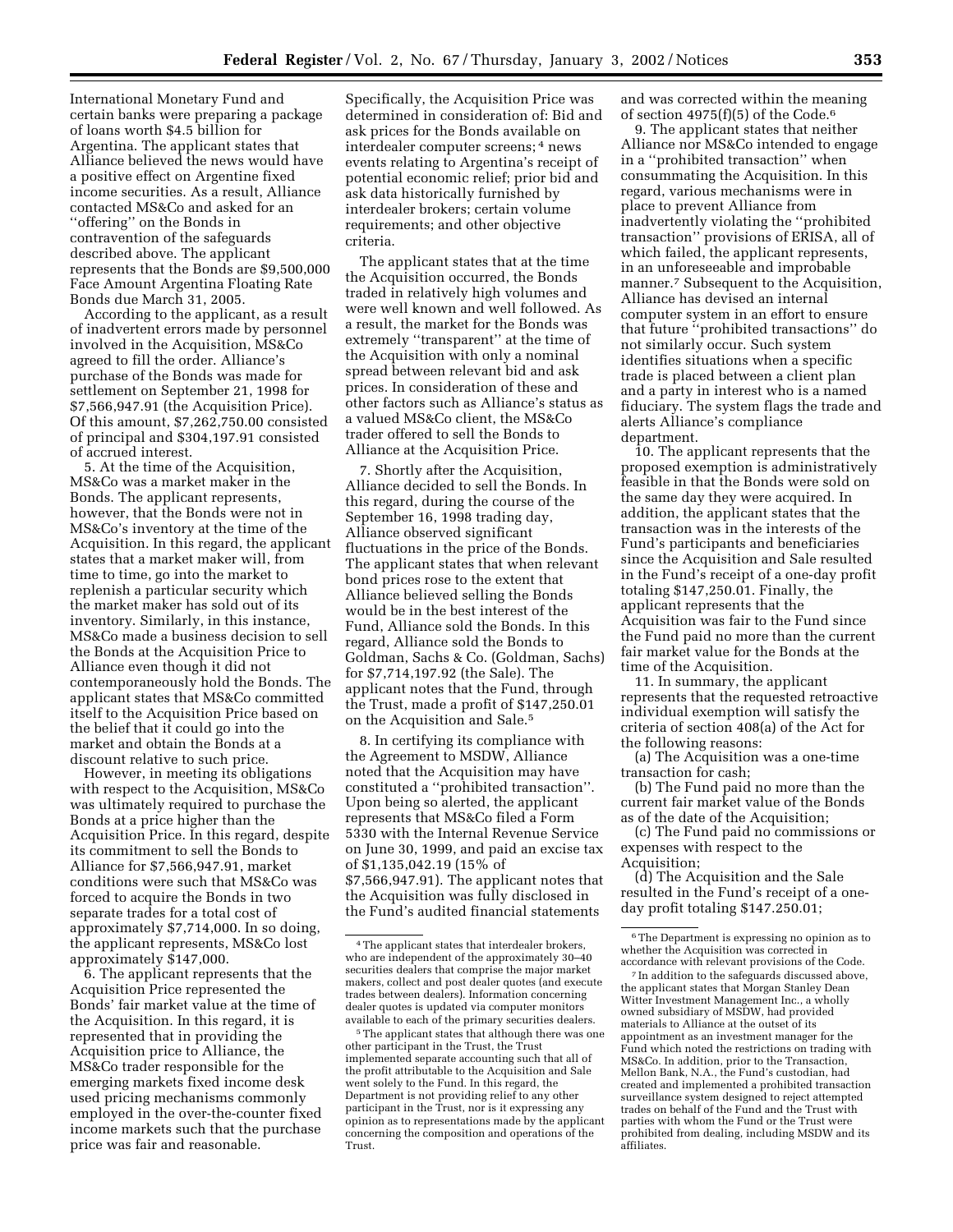(e) Upon identifying the Acquisition as a ''prohibited transaction'', MS&Co and Alliance, an investment manager for the Fund, acted promptly to comply with the relevant provisions of ERISA and the Code;

(f) Alliance and MS&Co took whatever actions were necessary to ensure that the Fund was adequately protected with respect to the Acquisition;

(g) Subsequent to the Acquisition, Alliance implemented an internal computer system designed to prevent transactions between client plans and named fiduciaries with respect to such plans; and

(h) The transaction was not part of an agreement, arrangement or understanding designed to benefit a party in interest.

## **FOR FURTHER INFORMATION CONTACT:**

Christopher J. Motta of the Department, telephone (202) 219–8881. (This is not a toll-free number.)

## **Union Bank of California (UBOC), Located in San Francisco, California**

[Application No. D–10976]

### *Proposed Exemption*

Section I—Retroactive and Prospective Exemption for In-Kind Redemption of Assets

If the proposed exemption is granted, the restrictions of section 406(a) and 406(b) of ERISA and the sanctions resulting from the application of section 4975 of the Code by reason of section  $4975(c)(1)$  (A) through  $(F)$  of the Code, shall not apply, as of June 15, 2001, to certain in-kind redemptions (the Redemptions) by the Union Bank of California Retirement Plan or any other employee benefit plan sponsored by UBOC or an affiliate of UBOC (an Inhouse Plan) of shares (the Shares) of proprietary mutual funds (the Portfolios) offered by the HighMark Funds or other investment companies (the Funds) for which HighMark Capital Management, Inc. or an affiliate thereof (the Adviser) provides investment advisory and other services, provided that the following conditions are met:

(A) The In-house Plan pays no sales commissions, redemption fees, or other similar fees in connection with the Redemptions (other than customary transfer charges paid to parties other than UBOC and affiliates of UBOC (UBOC Affiliates));

(B) The assets transferred to the Inhouse Plan pursuant to the Redemptions consist entirely of cash and Transferable Securities. Notwithstanding the foregoing, Transferable Securities which are odd lot securities, fractional shares

and accruals on such securities may be distributed in cash;

(C) With certain exceptions defined below, the In-house Plan receives a pro rata portion of the securities of the Portfolio upon a Redemption that is equal in value to the number of Shares redeemed for such securities, as determined in a single valuation performed in the same manner and as of the close of business on the same day in accordance with the procedures established by the Funds pursuant to Rule 2a–4 under the Investment Company Act of 1940, as amended from time to time (the 1940 Act), (using sources independent of UBOC and UBOC Affiliates);

(D) UBOC, the Adviser, or any affiliate thereof, does not receive any fees, including any fees payable pursuant to Rule 12b–1 under the 1940 Act in connection with any redemption of the Shares;

(E) Prior to a Redemption, UBOC provides in writing to an independent fiduciary, as such term is defined in Section II (an Independent Fiduciary), a full and detailed written disclosure of information regarding the Redemption;

(F) Prior to a Redemption, the Independent Fiduciary provides written approval for such Redemption to UBOC, such approval being terminable at any time prior to the date of the Redemption without penalty to the In-house Plan, and such termination being effectuated by the close of business following the date of receipt by UBOC of written or electronic notice regarding such termination (unless circumstances beyond the control of UBOC delay termination for no more than one additional business day);

(G) Before approving a Redemption, based on the disclosures provided by the Portfolios to the Independent Fiduciary and discussions with appropriate operational personnel of the In-house Plan, UBOC, and the Adviser as necessary to form a basis for making the following determinations, the Independent Fiduciary determines that the terms of the Redemption are fair to the participants of the In-house Plan and comparable to and no less favorable than terms obtainable at arms-length between unaffiliated parties;

(H) Not later than thirty (30) business days after the completion of a Redemption, UBOC or the relevant Fund provides to the Independent Fiduciary a written confirmation regarding such Redemption containing:

(i) The number of Shares held by the In-house Plan immediately before the Redemption (and the related per Share net asset value and the total dollar value of the Shares held),

(ii) The identity (and related aggregate dollar value) of each security provided to the In-house Plan pursuant to the Redemption, including any security valued in accordance with the Funds' procedures for obtaining current prices from independent market-makers,

(iii) The current market price of each security received by the In-house Plan pursuant to the Redemption, and

(iv) The identity of each pricing service or market-maker consulted in determining the value of such securities;

(I) The value of the securities received by the In-house Plan for each redeemed Share equals the net asset value of such Share at the time of the transaction, and such value equals the value that would have been received by any other investor for shares of the same class of the Portfolio at that time;

(J) Subsequent to a Redemption, the Independent Fiduciary performs a posttransaction review which will include, among other things, testing a sampling of material aspects of the Redemption deemed in its judgment to be representative, including pricing. For Redemptions occurring on June 15, 2001,the Independent Fiduciary's review included testing a limited sampling of certain material aspects of the Redemption deemed in its judgment to be representative; 8

(K) Each of the In-house Plan's dealings with: the Funds, the Adviser, the principal underwriter for the Funds, or any affiliated person thereof, are on a basis no less favorable to the In-house Plan than dealings between the Funds and other shareholders holding shares of the same class as the Shares;

(L) UBOC maintains, or causes to be maintained, for a period of six years from the date of any covered transaction such records as are necessary to enable the persons described in paragraph (M) below to determine whether the conditions of this exemption have been met, except that (i) a prohibited transaction will not be considered to have occurred if, due to circumstances beyond the control of UBOC, the records are lost or destroyed prior to the end of the six-year period, (ii) no party in interest with respect to the In-house Plan other than UBOC shall be subject to the civil penalty that may be assessed under section 502(i) of the Act or to the taxes imposed by section 4975(a) and (b) of the Code if such records are not maintained or are not available for examination as required by paragraph (M) below.

<sup>8</sup>The reason for this difference is to conform to the language used in the initial independent fiduciary agreement that U.S. Trust and UBOC entered into with respect to the June 15, 2001 transactions.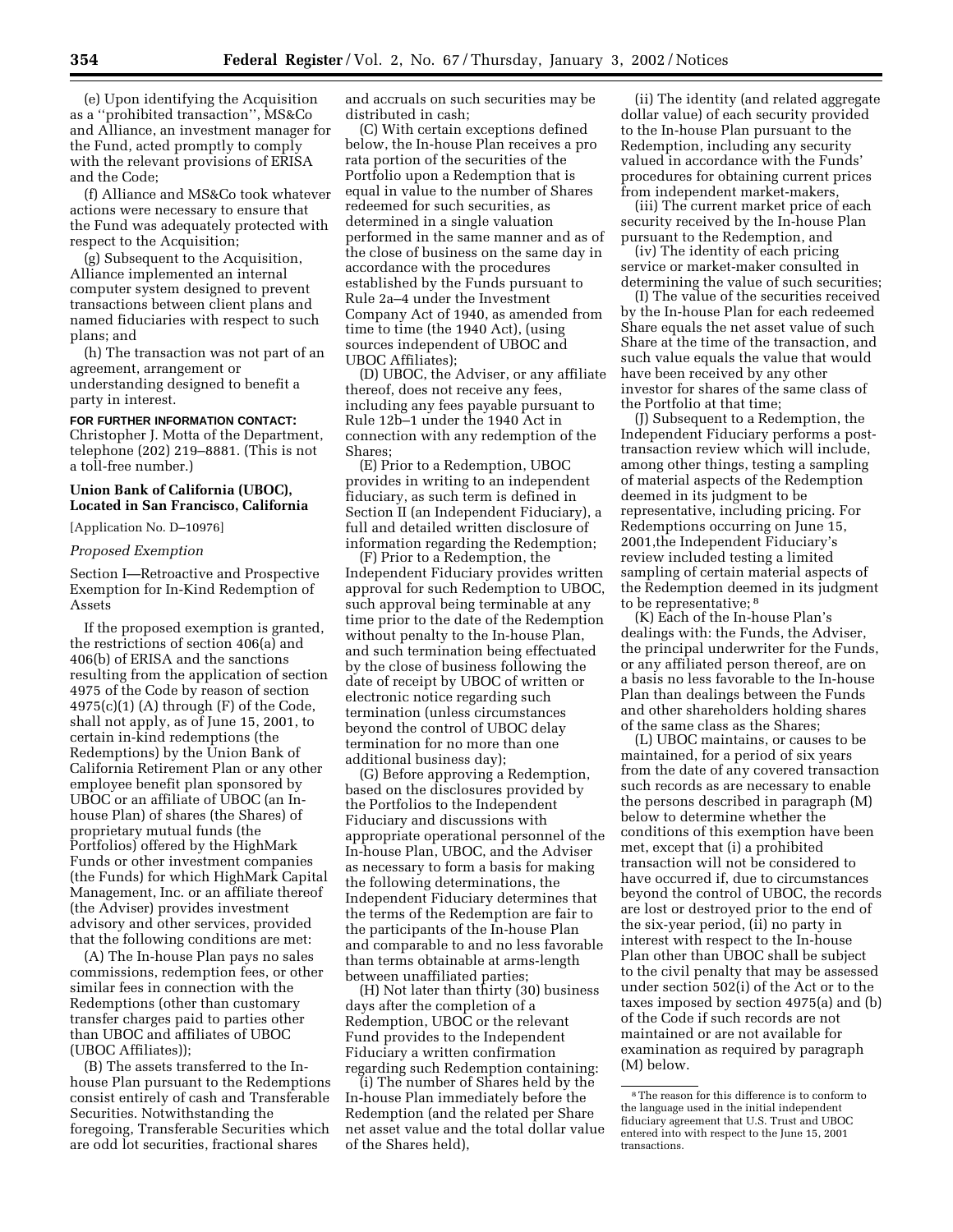(M)(1) Except as provided in subparagraph (2) of this paragraph (M), and notwithstanding any provisions of section 504(a)(2) and (b) of the Act, the records referred to in paragraph (L) above are unconditionally available at their customary locations for examination during normal business hours by (i) any duly authorized employee or representative of the Department of Labor, the Internal Revenue Service, or the Securities and Exchange Commission, (ii) any fiduciary of the In-house Plan or any duly authorized representative of such fiduciary, (iii) any participant or beneficiary of the In-house Plan or duly authorized representative of such participant or beneficiary, (iv) any employer with respect to the In-house Plan, and (v) any employee organization whose members are covered by such Inhouse Plan.

(2) None of the persons described in paragraphs (M)(1)(ii) through (v) shall be authorized to examine trade secrets of UBOC, the Funds, or the Adviser, or commercial or financial information which is privileged or confidential.

(3) Should UBOC, the Funds, or the Adviser refuse to disclose information on the basis that such information is exempt from disclosure pursuant to paragraph (M)(2) above, UBOC, the Funds, or the Adviser shall, by the close of the 30th day following the request, provide a written notice advising that person of the reasons for the refusal and that the Department may request such information.

Section II—Definitions

For purposes of this proposed exemption,

(A) The term ''affiliate'' means: (1) Any person directly or indirectly through one or more intermediaries, controlling, controlled by, or under common control with the person;

(2) Any officer, director, employee, relative, or partner in any such person; and

(3) Any corporation or partnership of which such person is an officer, director, partner, or employee.

(B) The term ''control'' means the power to exercise a controlling influence over the management or policies of a person other than an individual.

(C) The term ''net asset value'' means the amount for purposes of pricing all purchases and sales calculated by dividing the value of all securities, determined by a method as set forth in the Portfolio's prospectus and statement of additional information, and other assets belonging to the Portfolio, less the liabilities charged to each such

Portfolio, by the number of outstanding shares.

(D) The term ''Independent Fiduciary'' means a fiduciary who is: (i) Independent of and unrelated to UBOC and its affiliates, and (ii) appointed to act on behalf of the In-house Plan with respect to the in-kind transfer of assets from one or more Portfolios to or for the benefit of the In-house Plan. For purposes of this exemption, a fiduciary will not be deemed to be independent of and unrelated to UBOC if: (i) such fiduciary directly or indirectly controls, is controlled by or is under common control with UBOC; (ii) such fiduciary directly or indirectly receives any compensation or other consideration in connection with any transaction described in this exemption; (except that an Independent Fiduciary may receive compensation from UBOC in connection with the transactions contemplated herein if the amount or payment of such compensation is not contingent upon or in any way affected by the Independent Fiduciary's ultimate decision); and (iii) more than 1 percent (1%) of such fiduciary's gross income, for federal income tax purposes, in its prior tax year, will be paid by UBOC and its affiliates in the fiduciary's current tax year.

(E) The term ''Transferable Securities'' shall mean securities (1) for which market quotations are readily available as determined pursuant to procedures established by the Funds under Rule 2a–4 of the 1940 Act; and (2) which are not: (i) securities which may not be publicly offered or sold without registration under the Securities Act of 1933; (ii) securities issued by entities in countries which (a) restrict or prohibit the holding of securities by nonnationals other than through qualified investment vehicles, such as the Funds, or (b) permit transfers of ownership of securities to be effected only by transactions conducted on a local stock exchange; (iii) certain portfolio positions (such as forward foreign currency contracts, futures and options contracts, swap transactions, certificates of deposit and repurchase agreements) that, although they may be liquid and marketable, involve the assumption of contractual obligations, require special trading facilities or can only be traded with the counter-party to the transaction to effect a change in beneficial ownership; (iv) cash equivalents (such as certificates of deposit, commercial paper and repurchase agreements; and (v) other assets which are not readily distributable (including receivables and prepaid expenses), net of all liabilities (including accounts payable).

(F) The term ''relative'' means a ''relative'' as that term is defined in section 3(15) of ERISA (or a ''member of the family,'' as that term is defined in section 4975(e)(6) of the Code), or a brother, sister, or a spouse of a brother or a sister.

#### *Summary of Facts and Representations*

1. UnionBanCal Corporation (UNBC) is a bank holding company headquartered in San Francisco, California, the majority of the shares of which are owned by The Bank of Tokyo—Mitsubishi, Ltd., which in turn is wholly owned by Mitsubishi Tokyo Financial Group, Inc. UBOC, a federally chartered bank also headquartered in San Francisco, is a wholly owned subsidiary of UNBC. As of December 31, 2000, UNBC had approximately \$35.2 billion in total assets.

2. UBOC is the trustee of the Union Bank of California Retirement Plan (the Retirement Plan). The Retirement Plan is an In-house defined benefit Plan maintained by UBOC for certain current and former employees of UBOC and UBOC Affilates. As of January, 2001, the Retirement Plan had approximately 13,895 participants. As of May 31, 2001 the Retirement Plan had approximately \$616 million in assets.

3. According to the applicant, UBOC's Employee Deferred Compensation and Benefit Plans Administrative Committee (the Committee) determined previously that the Retirement Plan would benefit from the investment of its assets in certain Portfolios of the HighMark Funds 9 (the HighMark Portfolios). The HighMark Portfolios are mutual fund portfolios organized within the HighMark Funds. The HighMark Funds and any other Funds to which the exemption may apply are open-end investment companies registered under the 1940 Act with respect to which HighMark Capital Management, Inc. or an affiliate (the Adviser) acts as an investment adviser.

At the time, the Committee considered the HighMark Portfolios to be an appropriate vehicle for diversifying the Retirement Plan's assets. In addition, the Committee determined that investment in the HighMark Portfolios by the Retirement Plan would allow the Retirement Plan to continue to use in-house investment managers that had provided investment services to the Plan. As a result, the Committee decided to invest Retirement Plan assets in the HighMark Portfolios in accordance with Prohibited

<sup>9</sup>The HighMark Funds formerly were known as The HighMark Group.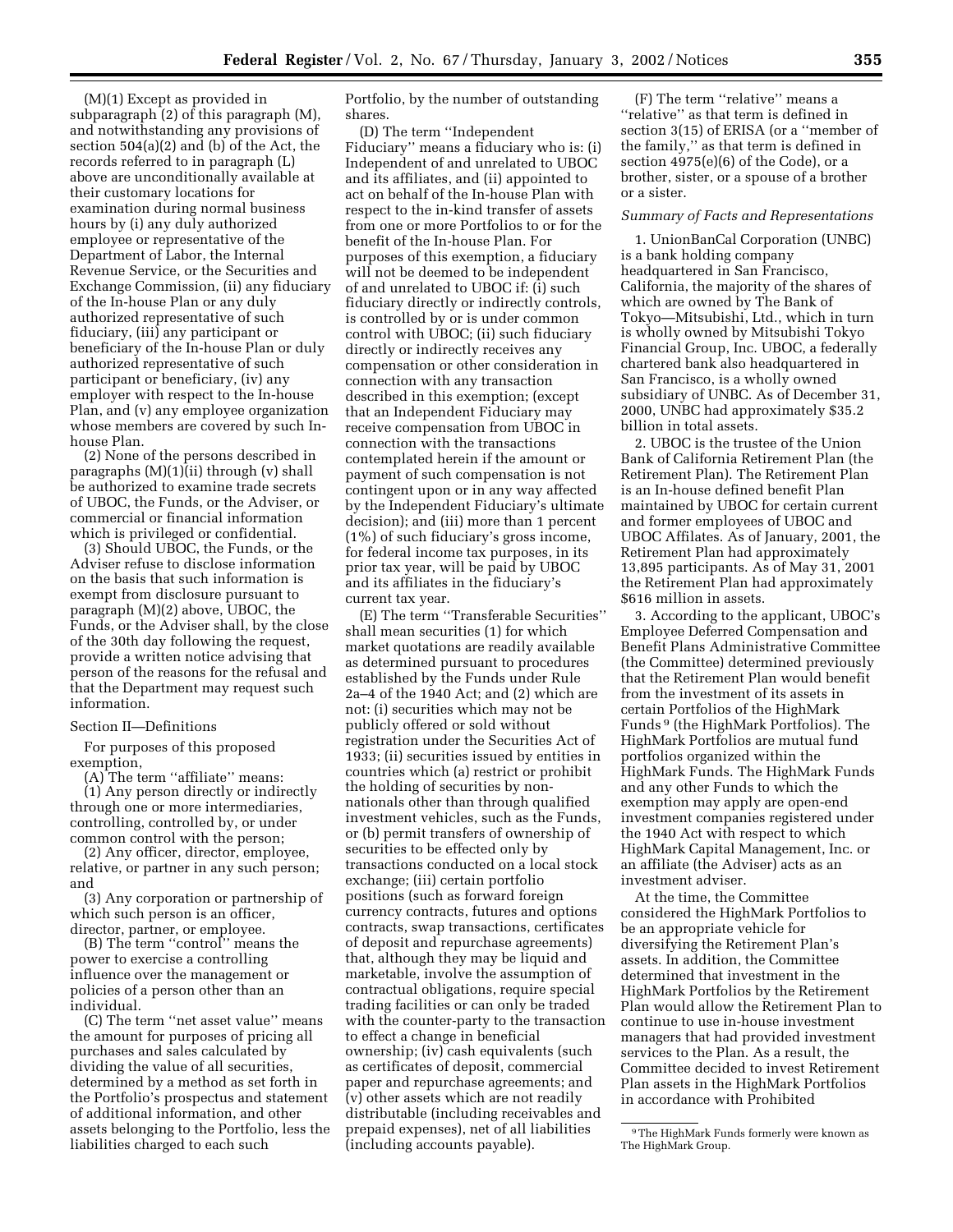Transaction Exemption 77–3 (PTE 77–3, 42 FR 18734 (1977)).10

4. The applicant states that the Committee decided recently to reallocate the management of Retirement Plan assets among the affiliated and unaffiliated investment managers who would manage such assets on a separate account basis.11 The allocation of assets among the managers was based on a revised, comprehensive asset allocation strategy and policy developed by the Committee with the assistance of an independent consulting firm. The applicant notes such management avoids mutual fund fees and regulatory costs associated with investment in SEC-registered mutual fund portfolios.

5. HighMark Capital Management, Inc., a wholly-owned subsidiary of UNBC (HCM), serves as investment adviser to each of the Portfolios of the HighMark Funds. HCM is registered under the Investment Advisers Act of 1940 (the Advisers Act). The applicant describes the HighMark Funds and Portfolios as follows:

HighMark Funds, a Massachusetts business trust, is an open-end management investment company registered under the 1940 Act. HighMark Funds currently is comprised of thirteen portfolios, including the following three Portfolios:

(i) HighMark Value Momentum Fund

(ii) HighMark Growth Fund

(iii) HighMark Small Cap Value Fund As previously noted, HCM serves as investment adviser to each of the HighMark Portfolios listed above. The applicant represents that, in addition, HCM, UBOC, and UBOC Affiliates may provide other services to the HighMark

Funds and the HighMark Portfolios, including accounting, administration, and shareholder services.

6. The applicant also represents that, as of June 15, 2001:

(i) A total of approximately \$63.2 million in Retirement Plan assets was invested in the HighMark Value Momentum Fund (representing a 10.51% ownership in such Portfolio);

(ii) A total of approximately \$46.1 million in Retirement Plan assets was invested in the HighMark Growth Fund (representing a 12.40% ownership interest in such Portfolio); and

(iii) A total of approximately \$61.7 million in Retirement Plan assets was invested in the HighMark Small Cap Value Fund (representing a 43.94% ownership interest in such Portfolio).12

7. The applicant represents that, on June 15, 2001, the Retirement Plan redeemed all of its Shares in the HighMark Value Momentum Fund and the HighMark Growth Fund and approximately \$40 million of its Shares of the HighMark Small Cap Value Fund (the June 15, 2001 Redemptions). The applicant further represents that the June 15, 2001 Redemptions were an appropriate means of effectuating this diversification of investment managers and the shift to separate account management for the Retirement Plan. In this regard, the applicant represents that the HighMark Funds, under the supervision of the HighMark Funds' board of trustees (none of whom are directors, officers or employees of UBOC, HCM, or their affiliates), had the option to determine whether to effect the June 15, 2001 Redemptions in cash or in kind, and determined to effect such Redemptions in kind.13

<sup>13</sup>The applicant represents that the HighMark Funds' board of trustees in 2000 adopted a resolution establishing objective procedures for inkind redemptions intended to conform with the requirements set forth in a no-action letter issued by the staff of the Securities and Exchange Commission re *Signature Financial Group, Inc.* (1999 SEC No-Act.LEXIS 981, avail. 12/28/99)) (''the Signature Financial letter'') governing in-kind

8. The applicant represents that it is possible that the Committee or other fiduciaries of the Retirement Plan or other In-house Plans 14 may at a later date determine that it is in the best interest of the Retirement Plan or other In-house Plan and its participants and beneficiaries to redeem such Plan's interest in HighMark Portfolios or other Funds, other than those described in Paragraphs 5 and 6 above, for which UBOC or a UBOC Affiliate provides investment advisory services. Consequently, in the event that this proposed exemption is granted, and to the extent that all of the terms and conditions of the exemption, as granted, are met, the relief requested herein shall apply to any such future redemption that is effected in-kind.

9. The applicant states that the June 15, 2001 Redemptions involved ministerial transactions performed in accordance with pre-established, objective procedures. As a result, the applicant represents that the transactions did not permit UBOC or a UBOC Affiliate to use its influence or control to purchase particular securities from the HighMark Portfolios. In addition, the applicant states that all Shares are offered and sold exclusively through the use of prospectuses and materials provided pursuant to the requirements of the Securities Act of 1933 and the 1940 Act and the rules and regulations thereunder.

10. The applicant states that, to the extent possible, the Retirement Plan transferred Shares in return for a proportionate share of the securities

14The applicant informed the Department that on November 26, 2001, an in-kind distribution was made of the Retirement Plan's entire investment in the HighMark International Fund. U.S. Trust served as the independent fiduciary for this transaction. The applicant represents that UBOC also sponsors a 401(k) Plan which permits participants to direct the investment of their plan accounts among various investment options, including several HighMark Funds. According to the applicant, the 401(k) plan intends to redeem all of its shares in the Highmark Growth Fund and the HighMark Large Cap Value Fund (formally known as the Income Equity Fund) in connection with a change of investment options. The applicant has been informed by the Funds that it will effect the requested redemptions in-kind. According to the applicant, the securities will be distributed to mutual funds that replace the Highmark Growth Fund and the Highmark Large Cap Value Fund as investment options under the 401(k) Plan. UBOC anticipates that these redemptions would occur on or about December 14, 2001, subject to completion of the independent fiduciaries review and approval of the transactions.

<sup>10</sup>The applicant has not requested exemptive relief with respect to any investment in the HighMark Portfolios by the Retirement Plan. The applicant notes that the Retirement Plan may acquire or redeem shares in the HighMark Portfolios or any other Funds pursuant to Prohibited Transaction Exemption (PTE) 77–3. In this regard, PTE 77–3 permits the acquisition or sale of shares of a registered, open-end investment company be an employee benefit plan covering only employees of such investment company, employees of the investment adviser or principal underwriter for such investment company, or employees of any affiliated person (as defined therein) of such investment adviser or principal underwriter, provided certain conditions are met. The Department is expressing no opinion in this proposed exemption regarding whether any transactions with the Funds by the Retirement Plan or any other In-house Plan is covered by PTE 77– 3.

<sup>11</sup>The affiliated managers would include HighMark Capital Management, Inc. The applicant states that HighMark Capital Management, Inc. manages any separate account holding In-house Plan assets outside the Funds without compensation from the In-house Plan, other than reimbursement of direct expenses as permitted by ERISA.

<sup>12</sup>As previously noted, the Department is expressing no opinion regarding the applicability of PTE 77–3 to the acquisition of the Shares by the Retirement Plan. In addition, the Department is expressing no opinion as to the applicability of section 404 of ERISA to the acquisition of the Shares by the Retirement Plan. In this regard, the Department directs the applicant's attention to an advisory opinion issued to Federated Investors [Advisory Opinion 98–06A (July 30, 1998)], in which the Department noted that if the decision by a plan fiduciary to enter into a transaction is not ''solely in the interest'' of the plan's participants and beneficiaries, e.g., if the decision is motivated by the intent to generate seed money that facilitates the marketing of the mutual fund, then the plan fiduciary would be liable for any loss resulting from such breach of fiduciary responsibility, even if the acquisition of mutual fund shares was exempt by reason of PTE 77–3.

redemptions of shares held by ''affiliated shareholders'' of the HighMark Funds. The procedures require, among other things, that the redemption be effected on a pro rata basis, based on the relevant HighMark Portfolios' current net assets at the time of redemption, and that the board of trustees verify that an in-kind redemption is effected in accordance with the procedures.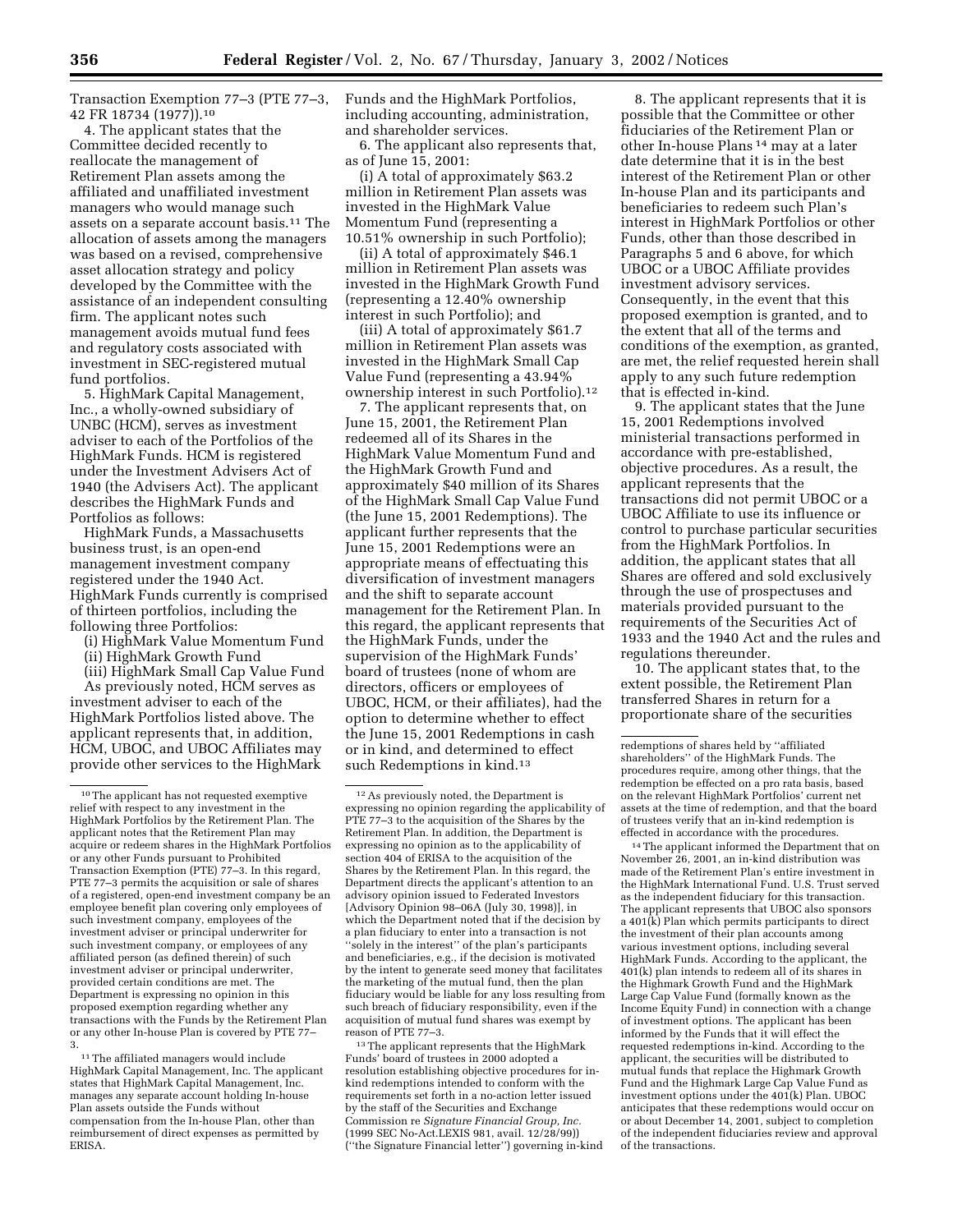held by each HighMark Portfolio in the June 15, 2001 Redemptions. According to the applicant, the Retirement Plan received only cash and Transferable Securities pursuant to the June 15, 2001 Redemptions. In this regard, each Transferable Security subject to a Redemption was transferred in-kind to the Retirement Plan. However odd lot securities, fractional shares and accruals on such securities were transferred in cash.15 The applicant states that the June 15, 2001 Redemptions were carried out, to the extent possible, on a pro rata basis as to the number and kind of securities transferred to the Retirement Plan.16

11. The applicant represents that, for purposes of the June 15, 2001 Redemptions, the values of the HighMark Portfolio securities were determined based on the current market price of such securities as of the close of business on June 15, 2001 (the Valuation Date). As required by the no action letter re Signature Financial Group, Inc. issued by the staff of the Securities and Exchange Commission, the value of the securities in each Portfolio were determined by using the valuation procedures established by the HighMark Funds in accordance with Rule 2a-4 under the 1940 Act.<sup>17</sup> In this

16According to the applicant, the securities transferred from each HighMark Portfolio in the June 15, 2001 Redemptions were selected under a ''first in, first out'' (FIFO) procedure. Under this procedure, ''tax lots'' of securities to be distributed in kind in satisfaction of the in-kind redemption were selected on the basis of when the securities were acquired for the Portfolio, with the securities held longest by the Portfolio being distributed first, until distribution of the Plan's pro rata share of such security was completed. The applicant represents that the FIFO procedure is the one normally used by the High Mark Funds equity and fixed income funds for selecting securities to be sold or distributed in kind. The applicant further represents that with respect future in-kind redemptions pursuant to this exemption, securities will also be selected on a ''first in, first out'' basis or similar objective, ministerial procedure.

17 In the no action letter to Signature Financial Group, Inc. discussed above, the Division of Investment Management of the SEC states that it will not recommend enforcement action pursuant to Section 17(a) of the Investment Company Act of 1940 for certain in-kind distributions of portfolio securities to an affiliate of a mutual fund. Funds seeking to use this ''safe harbor'' must value the securities to be distributed to an affiliate in an inkind distribution ''in the same manner as they are valued for purposes of computing the distributing fund's net asset value.'' The applicant represented that, having adopted the Signature Financial Letter procedures for use in its affiliate transactions, it

regard, responsibility for valuations rests with the HighMark Funds' administrator (the Administrator), which is unrelated to UBOC. The Administrator has contracted with independent, third-party pricing agents approved by the HighMark Funds' board of trustees to provide security quotations.18

12. The applicant represents that, in connection with the June 15, 2001 Redemptions, U.S. Trust Company, N.A. (U.S. Trust), a federally chartered bank, confirmed its independence from UBOC and is qualified to serve as an Independent Fiduciary, as that term is defined in Section II of the proposed exemption. U.S. Trust, in turn, represented that it understood and accepted the duties, responsibilities and liabilities in acting as a fiduciary under ERISA for the Retirement Plan.

U.S. Trust represents that it was responsible for (i) determining whether the terms of each Redemption of Shares of the HighMark Portfolios was fair to the participants of the Retirement Plan and comparable to and no less favorable than terms that would be reached at arms' length between unaffiliated parties, and (ii) opining as to the fairness and reasonableness of each such Redemption, as compared to a redemption for cash and subsequent reinvestment of such cash. This determination and opinion was set forth in a written report (the Report) dated June 8, 2001. Specifically, in the Report, U.S. Trust stated that:

(a) the Redemptions would not involve certain transaction costs

The Signature Financial Letter requires pro rata distribution of the securities. The letter does not address the marketability of such securities. The range of securities distributed pursuant to this ''safe harbor'' may therefore be broader than range of securities covered by SEC Rule 17a–7, 17 CFR Sec. 270.17a–7. In granting past exemptive relief with respect to in-kind transactions involving mutual funds, the Department has required that the securities being distributed in-kind fall within Rule 17a–7. One of the requirements of Rule 17a–7 is that the securities are those for which ''market quotations are readily availabale.'' SEC Rule 17a– 7(a). The Department has determined, and the applicant agrees, that exemptive relief in this case will also be limited to in-kind distribution of securities for which market quotations are readily available. The value of any other securities will be paid to the plan in cash.

18Under the exemption requested by UBOC, the Plan will receive only securities for which market quotations are readily available (as determined pursuant to the Funds' procedures described above) or cash.

otherwise incurred in a cash redemption;19

(b) the Shares and cash associated with the Redemptions would be valued in accordance with procedures established by the HighMark Funds and applicable law, and that the same procedures are used to determine the net asset value of the HighMark Portfolios; and

(c) U.S. Trust reviewed a written document detailing the procedures for in-kind redemptions for affiliated parties, and concluded that it matched its understanding of procedures for inkind redemptions.

U.S. Trust notes, however, that the Retirement Plan would sell substantially all of the securities received in redemption of its Shares of the HighMark Small Cap Value Fund shortly after the Redemption. In this regard, the applicant represents that the unaffiliated investment manager appointed to manage the ''small capitalization stock'' portion of the Retirement Plan's assets on a separate account basis after the June 15, 2001 Redemptions pursues an investment strategy that is different from that pursued by the HighMark Small Cap Value Fund. Accordingly, the Retirement Plan, at the request of the new manager, sold substantially all of the securities it received from the HighMark Small Cap Value Fund in connection with the June 15, 2001 Redemptions. However, UBOC contributed a cash payment to the Retirement Plan in an amount estimated by U.S. Trust to be equal to the difference between the transaction costs associated with the Retirement Plan's in-kind redemption of Shares of the HighMark Small Cap Value Fund and the transaction costs associated with a hypothetical cash redemption of such Shares. In calculating the transaction costs of a hypothetical cash redemption, U.S. Trust assumed that, prior to the cash redemption, the Fund would raise cash by selling the securities that were, in fact, distributed in kind. Under this scenario, those selling costs would be allocated proportionately across all shareholders in the Fund (including the Retirement Plan) before the Retirement Plan received its cash distribution. U.S. Trust concluded that UBOC's cash payment to the Retirement Plan made the Retirement Plan whole for redeeming its HighMark Small Cap Value Fund Shares in kind rather than in cash and, consequently, the redemption of such shares was fair to Retirement Plan participants.

In connection with the November 26, 2001 inkind distribution from the HighMark International Fund, the same issue arose, i.e., the new investment manager choose not to retain most of the securities distributed in kind. As in the earlier Small Cap Value Fund transaction, UBOC has agreed to make a cash payment sufficient to make the Retirement Plan whole.

<sup>15</sup>According to the report submitted by the Independent Fiduciary, none of the HighMark Portfolios held securities which were not Transferable Securities at the time of the June 15, 2001 Redemptions, and, therefore, there was no cash adjustment to reflect the value of such securities. The applicant states, however, that such cash adjustments may be made with respect to future Redemptions to the extent relevant Fund holds such excluded securities.

must use those procedures for transactions with its in-house plans, as these in-house plans are affiliates of the mutual fund. The Department agreed to the use of the Signature Financial Letter procedures for determining the value of the securities in this inkind transaction, with certain limitations.

<sup>19</sup>The Report states that, with respect to the Redemptions involving Shares of the HighMark Value Momentum Fund and the HighMark Growth Fund, if the Retirement Plan were to receive cash rather than securities pursuant to the transaction, substantially all (in the case of the HighMark Value Momentum Fund) or the majority (in the case of the HighMark Growth Fund) of that cash would be reinvested in securities which would result in brokerage commissions and a buy-sell spread, the costs of which would be incurred by the Retirement Plan. The Report states further that depending on the form and timing of the Redemptions, part of the Portfolios' selling costs might be absorbed by the Retirement Plan as a shareholder in the Portfolios. Therefore, according to U.S. Trust, to the extent that the Redemption of the Retirement Plan's Shares of the HighMark Value Momentum Fund and the HighMark Growth Fund were effected in-kind, those costs would be avoided.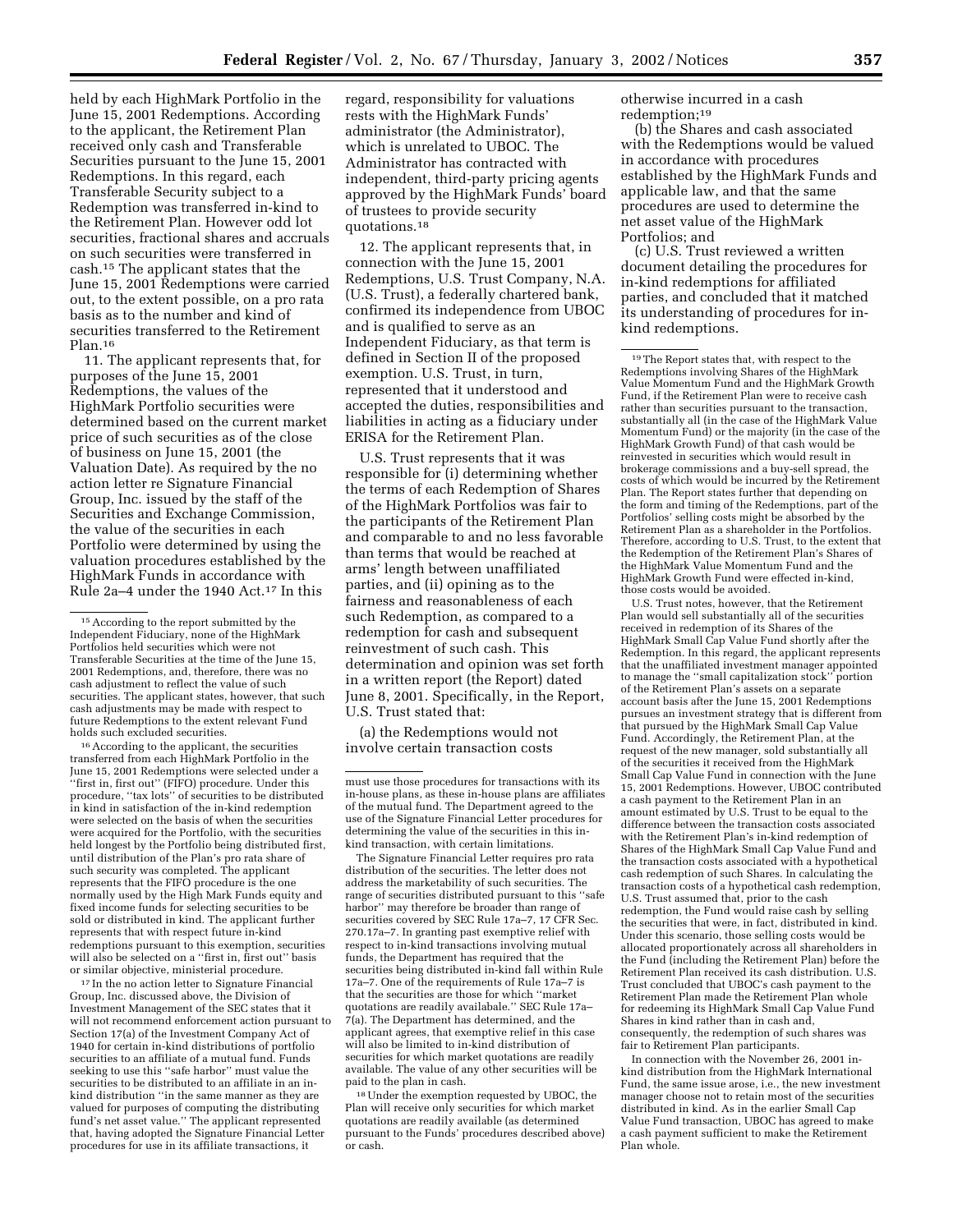In the Report, U.S. Trust stated that, based upon its review of the methodology of the Redemptions of Shares of each of the HighMark Portfolios and an analysis of the costs associated with the Redemptions versus a cash redemption for the Retirement Plan's assets held by the HighMark Portfolios (and, with respect to the HighMark Small Cap Value Fund, the cash payment to the Retirement Plan noted above), the Redemptions would be fair to the participants of the Retirement Plan. The Report also stated that the methodology used to conduct the Redemptions would be comparable to and no less favorable than a similar in kind redemption reached at arms' length between unaffiliated parties. Therefore, U.S. Trust approved the Redemptions from the HighMark Portfolios, provided the Redemptions were conducted in accordance with the information provided to it by UBOC and the HighMark Funds.

The Report also states that, if the Redemptions were thereafter undertaken, U.S. Trust would confirm in writing whether each such Redemption was effectuated consistent with the required criteria and procedures set forth in the Report, based on representations requested from UBOC and testing a limited sampling of certain material aspects of the Redemptions, deemed in U.S. Trust's judgment to be representative. Accordingly, subsequent to the June 15, 2001 Redemptions, U.S. Trust conducted the post-transaction review described above and concluded, based on information provided to it, that the Retirement Plan received its pro rata portion of each Transferable Security (rounded to the nearest round lot) held by the HighMark Portfolios and its pro rata portion of cash that the HighMark Portfolios held based on the Plan's ownership percentage of each such Portfolio (or, in the case of the Small Cap Fund, the percentage of the Small Cap Fund that the Redemption amount represented), and that the June 15, 2001 Redemptions were effectuated in a manner consistent with the required criteria and procedures set forth in the Report.

13. In summary, it is represented that the June 15, 2001 and November 26, 2001 Redemptions satisfied, and any Redemptions to occur in the future will satisfy, the statutory criteria for an exemption under section 408(a) of ERISA for the following reasons:

(A) The In-house Plan pays no sales commissions, redemption fees, or other similar fees in connection with the Redemptions (other than customary

transfer charges paid to parties other than UBOC and UBOC Affiliates);

(B) The assets transferred to the Inhouse Plan pursuant to the Redemptions consist entirely of cash and Transferable Securities. Notwithstanding the foregoing, odd lot securities, fractional shares and accruals on such securities may be distributed in cash;

(C) With certain exceptions defined below, the In-house Plan receives a pro rata portion of the securities of the Portfolio upon a Redemption that is equal in value to the number of Shares redeemed for such securities, as determined in a single valuation performed in the same manner and as of the close of business on the same day in accordance with the procedures established by the Funds pursuant to Rule 2a-4 under the 1940 Act (using sources independent of UBOC and UBOC Affiliates);

(D) UBOC, or any UBOC affiliate, does not receive any fees, including any fees payable pursuant to Rule 12b-1 under the 1940 Act, in connection with any Redemption of the Shares;

(E) Prior to a Redemption, UBOC provides in writing to the Independent Fiduciary a full and detailed written disclosure of information regarding the Redemption;

(F) Prior to a Redemption, the Independent Fiduciary provides written approval of such Redemption to UBOC, such approval being terminable at any time prior to the date of the Redemption without penalty to the In-house Plan, and such termination being effectuated by the close of business following the date of receipt by UBOC of written or electronic notice regarding such termination (unless circumstances beyond the control of UBOC delay termination for no more than one additional business day);

(G) Before approving a Redemption, based on the disclosures provided by the Portfolios to the Independent Fiduciary and discussions with appropriate operational personnel of the In-house Plan, UBOC, and the Adviser as necessary to form a basis for making the following determinations, the Independent Fiduciary determines that the terms of the Redemption are fair to the participants of the In-house Plan and comparable to and no less favorable than terms obtainable at arms-length between unaffiliated parties;

(H) Not later than thirty (30) business days after the completion of a Redemption, the relevant Fund provides to the Independent Fiduciary a written confirmation regarding such Redemption containing:

(i) the number of Shares held by the In-house Plan immediately before the

Redemption (and the related per Share net asset value and the total dollar value of the Shares held),

(ii) the identity (and related aggregate dollar value) of each security provided to the In-house Plan pursuant to the Redemption, including any security valued in accordance with the Funds' procedures for obtaining current prices from independent market-makers,

(iii) the current market price of each security received by the In-house Plan pursuant to the Redemption, and

(iv) the identity of each pricing service or market-maker consulted in determining the value of such securities;

(I) The value of the securities received by the In-house Plan for each redeemed Share equals the net asset value of such Share at the time of the transaction, and such value equals the value that would have been received by any other investor for shares of the same class of the Portfolio at that time;

(J) Subsequent to a Redemption, the Independent Fiduciary performs a posttransaction review which will include, among other things, testing a sampling of material aspects of the Redemption deemed in its judgment to be representative, including pricing; and

(K) Each of the In-house Plan's dealings with the Funds, the Investment Adviser, the principal underwriter for the Funds, or any affiliated person thereof, are on a basis no less favorable to the In-house Plan than dealings between the Funds and other shareholders holding shares of the same class as the Shares.

#### *Notice to Interested Persons*

The applicant will provide notice of the proposed exemption within 30 days after publication thereof in the **Federal Register** (i) to active participants in the Retirement Plan by electronic communication through applicant's online employee intranet service and by posting at major job sites, and (ii) to retiree participants in pay status in the Retirement Plan by first class mail. Notices posted at major job sites will include a copy of the proposed exemption as published in the **Federal Register**. The notices will inform interested persons of their right to comment and/or request a hearing. Comments and requests for a hearing must be received by the Department not later than 60 days from the date of publication of this notice of proposed exemption in the **Federal Register**.

**FOR FURTHER INFORMATION CONTACT:** Ms. Andrea W. Selvaggio of the Department, telephone (202) 693–8540. (This is not a toll-free number.)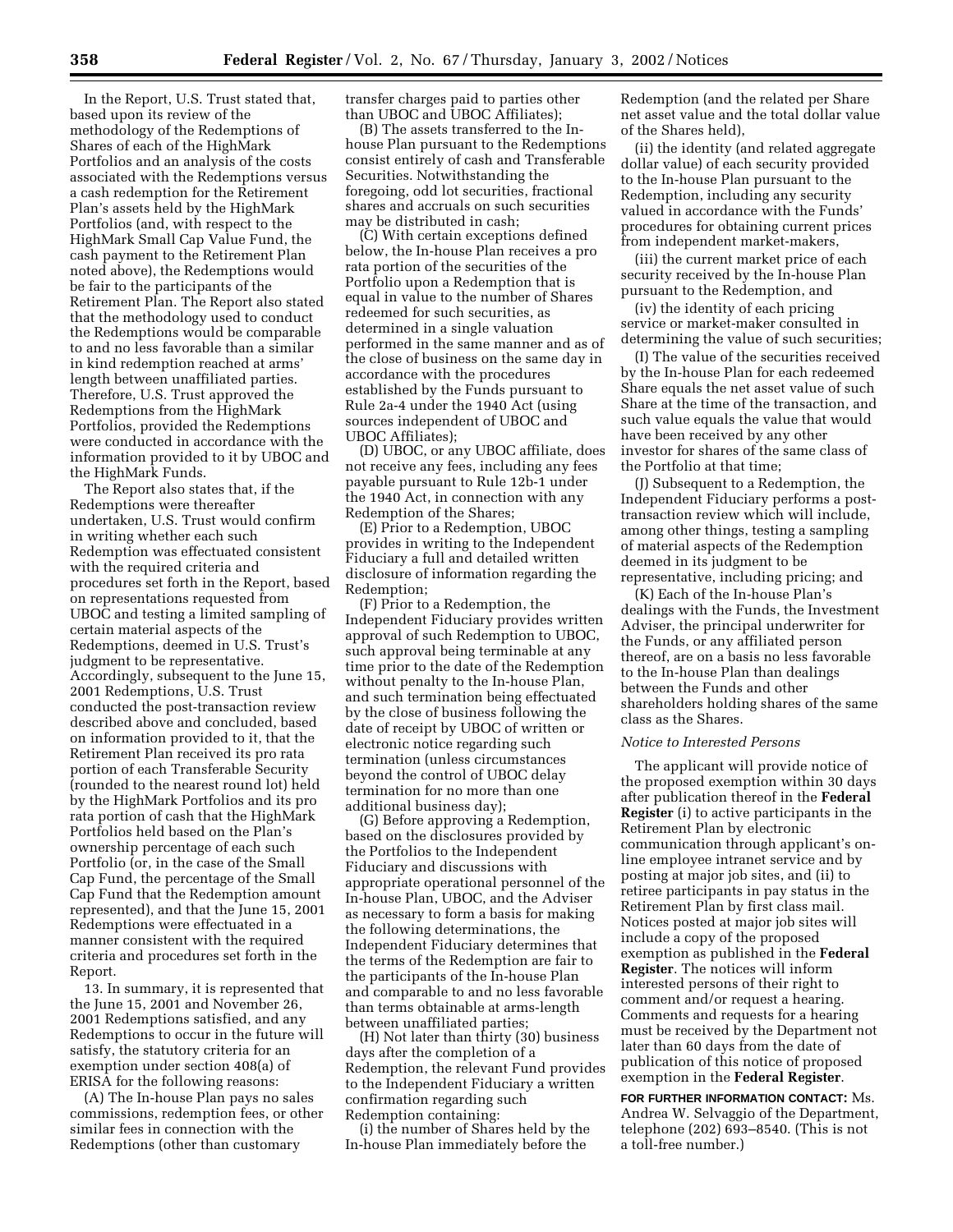## **Cargill, Incorporated and Associated Companies Salaried Employees' Pension Plan, et al (the Original Plans) Located in Minneapolis, Minnesota**

[Application Nos. D–11017 through D– 11023]

### *Proposed Exemption*

The Department is considering granting an exemption under the authority of section 408(a) of the Act and section 4975(c)(2) of the Code and in accordance with the procedures set forth in 29 CFR part 2570, subpart B (55 FR 32836, 32847, August 10, 1990). If the proposed exemption is granted, effective October 18, 1996, the restrictions of sections 406(a), 406(b)(1) and (b)(2), and 407(a) of the Act, and the sanctions resulting from section 4975 of the Code, by reason of section  $4975(c)(1)(A)$  through  $(E)$  of the Code, shall not apply to: (1) the acquisition (the Stock Acquisition) and holding of certain shares of Cargill, Incorporated common stock (the Common Stock) by the Cargill, Incorporated and Associated Companies Master Pension Trust (the Master Trust); and (2) the acquisition, holding and, where relevant, exercise by the Master Trust of a certain irrevocable put option associated with the Common Stock (the Put Option); provided that the following conditions are satisfied:

(A) Prior to the Stock Acquisition, a qualified, independent fiduciary acting on behalf of the Master Trust (the Independent Fiduciary) determined that the Stock Acquisition was appropriate for, and in the best interests of, the Original Plans and the Master Trust.

(B) The \$178.75 per share purchase price the Master Trust paid for each share of Common Stock pursuant to the Stock Acquisition equaled the August 31, 1996 fair market value of each such share as determined by a qualified, independent appraiser selected by the Independent Fiduciary.

(C) Subsequent to the Stock Acquisition, the Independent Fiduciary represented the interests of the Master Trust with respect to the Master Trust's holding of the Common Stock and the Master Trust's holding of the Put Option, and will continue to represent such interests as long as the Master Trust holds such stock and Put Option.

(D) Subsequent to the Stock Acquisition, the Independent Fiduciary took and will take whatever action is necessary to protect the rights of the Master Trust with respect to the Master Trust's holding of the Common Stock and the Master Trust's holding of the Put Option.

(E) Upon request by the Independent Fiduciary, Cargill, Incorporated (Cargill) purchased, or will purchase, all or a portion of the Common Stock held by the Trust, in accordance with the terms of the Put Option, for the greater of: (1) the price of the Common Stock as of the date of the Stock Acquisition; or (2) the fair market value of the Common Stock as of the date the Put Option is exercised.

(F) Subsequent to the Stock Acquisition, the Common Stock did not, at any time, represent more than ten percent (10%) of the total fair market value of the assets held by: (1) any Original Plan; or (2) after the Original Plans were merged into each other on January 1, 1997, any remaining Original Plan that continued to have an undivided interest in the assets of the Master Trust (a Remaining Plan).

(G) For purposes of securing its obligations with respect to the Put Option, Cargill established, and will continue to maintain, an escrow account containing cash and/or U.S. government securities amounting to at least 25 percent (25%) of the total current fair market value of the Common Stock held by the Master Trust.

(H) All transactions between Cargill and the Master Trust, or between Cargill and any Original Plan or Remaining Plan (collectively, the Plans), arising in connection with the Stock Acquisition, were no less favorable to the Master Trust or Plan than arm's-length transactions involving unrelated parties.

(I) Cargill reimbursed the Master Trust, with interest (the Reimbursement), for the Master Trust's payment of certain legal expenses associated with the Master Trust's holding of the Common Stock (the Legal Fees).

(J) Cargill paid, and will continue to pay, the fees of the Independent Fiduciary and its financial advisor to the extent such fees relate to either the Stock Acquisition or the continued holding of the Common Stock and the Put Option by the Master Trust.

(K) At no time subsequent to the Stock Acquisition has the Master Trust held more than 25% of the aggregate amount of Common Stock issued and outstanding.

(L) Cargill adopts written procedures which require that a Remaining Plan fiduciary: (1) review all expenses submitted for payment by the Master Trust; and (2) approve the payment of only those expenses that are reasonable and necessary for the administration of a Remaining Plan.

(M) Cargill adopts written procedures which require that independent legal counsel provide Cargill with a written opinion regarding the payment by the Master Trust or a Remaining Plan of

expenses associated with a transaction between Cargill and a Remaining Plan.

(N) In the event this proposed exemption is granted, Cargill, within 60 days of the date of such grant, files Form 5330 with the Internal Revenue Service and pays the applicable excise taxes with respect to the Master Trust's payment of the Legal Fees.

**EFFECTIVE DATE:** The effective date of this proposed exemption, if granted, is October 18, 1996.

#### *Summary of Facts and Representations*

1. Cargill is a Delaware corporation established in 1865 by William W. Cargill (Mr. Cargill). Cargill is engaged in, among other things, the wholesaling of agricultural and other bulk commodities. As of February 28, 2001, Cargill had approximately 85,000 employees and annual revenues in excess of \$47 billion.

2. By October of 1993, Cargill had established certain tax qualified defined benefit plans (the Original Plans). At that time, the Original Plans were comprised as follows:

a. Cargill, Incorporated and Associated Companies Salaried Employees' Pension Plan (the Salaried Employees' Pension Plan);

b. Cargill, Incorporated Pension Plan for Seaboard Grain Miller Represented Employees (the Seaboard Grain Miller Employees' Pension Plan);

c. Cargill, Incorporated and Associated Companies Pension Plan for Grain Miller Represented Employees (the Grain Miller Employees' Pension Plan);

d. Cargill, Incorporated and Associated Companies Pension Plan for Union Represented Hourly Wage Employees (the Hourly Wage Employees' Pension Plan);

e. Cargill, Incorporated and Associated Companies Pension Plan for Production Employees (the Production Employees' Pension Plan);

f. Cargill, Incorporated and Associated Companies Pension Plan for Poultry Products Employees (the Poultry Products Employees' Pension Plan); and

g. Cargill, Incorporated and Associated Companies Pension Plan for Union Represented Poultry Products Employees (the Union Poultry Products Employees' Pension Plan);

3. The Common Stock is one of five classes of stock authorized by Cargill. Each share of Common Stock, and, generally, each share of Cargill's other classes of stock, is entitled to one vote. In addition, holders of the Common Stock are entitled to receive dividends on their shares in an amount decided annually by Cargill's Board of Directors.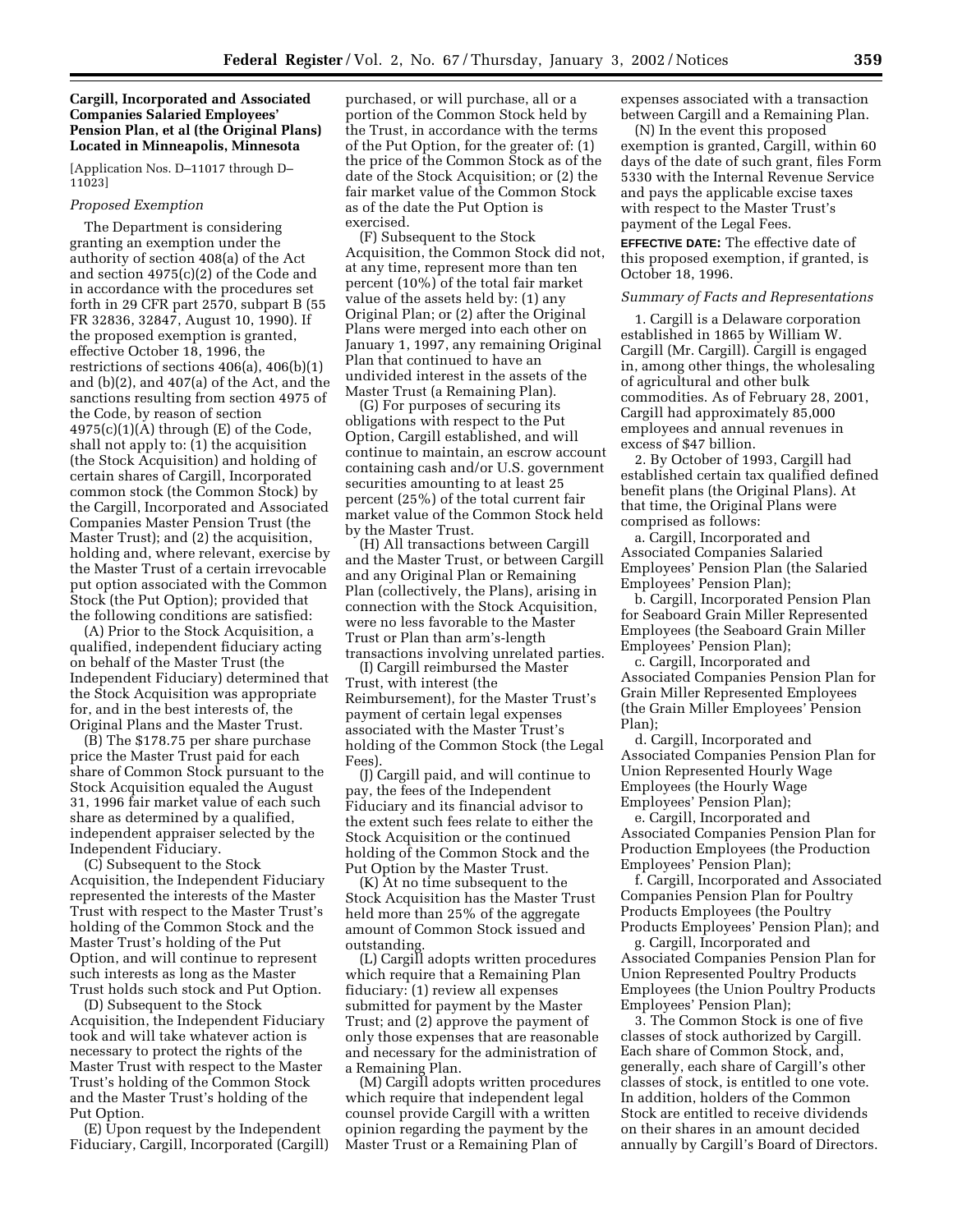4. Prior to October 18, 1996, the Common Stock was held solely by the lineal descendants of Mr. Cargill and their spouses and ex-spouses (the Cargill Common Stock Holders), either directly or indirectly through corporations and trusts of which they are beneficiaries.20 On October 18, 1996, the Original Plans obtained a portion of the Common Stock through the Stock Acquisition.21 In this regard, on that date, the Master Trust acquired 167,832 shares of the Common Stock pursuant to the Stock Acquisition, for a purchase price of \$178.75 per Share. The applicant represents that the Original Plans paid cash for the Common Stock, the aggregate value of which was \$29,999,970 as of the date of the Stock Acquisition. According to the applicant, immediately after the Stock Acquisition, the Common Stock represented less than 10% of the assets in the Master Trust.22

5. The applicant represents that State Street Bank and Trust Company (State Street) acted as Independent Fiduciary for purposes of the Stock Acquisition. State Street represents that it is independent of Cargill and receives less than 1% of its aggregate annual gross revenue from Cargill. In addition, State Street represents that it is qualified to act as Independent Fiduciary on behalf of the Master Trust due to its status as one of the country's largest trust companies and its extensive experience in managing retirement plan assets. The applicant represents that, subsequent to the Stock Acquisition, State Street has acted as Independent Fiduciary with respect to the Plans' continued holding of the Common Stock and the Put Option.

21Since the Common Stock was not a ''qualifying employer security'', the Stock Acquisition violated section  $407(a)(1)(A)$  of the Act which provides that a plan may not acquire or hold any employer security which is not a qualifying employer security. In violating section 407(a) of the Act, the Stock Acquisition also violated section 406(a)(1)(E) of the Act which provides that a fiduciary with respect to a plan shall not cause the plan to engage in a transaction involving the acquisition, on behalf of the plan, of any employer security in violation of section 407(a) of the Act.

22The applicant states that, as of November 30, 2000, the Common Stock represented approximately 4% of the total assets held by the Master Trust.

6. The applicant represents that, for purposes of the Stock Acquisition, the Cargill Common Stock Holders proposed a price of \$178.75 per share. The applicant states that the Independent Fiduciary retained a qualified, independent advisor for the purpose of determining whether: (1) the proposed \$178.75 per share sale price exceeded the fair market value of such shares; and (2) the terms of the proposed Stock Acquisition were fair and reasonable to the Master Trust from a financial point of view. In this regard, the applicant states that the Independent Fiduciary selected Duff & Phelps Financial Consulting Co. (Duff & Phelps) to make such determinations.

In a letter dated October 18, 1996, Duff and Phelps stated that, in its capacity as financial advisor to the Independent Fiduciary for purposes of the Stock Acquisition, it reviewed, among other things: audited financial statements of Cargill; unaudited interim financial statements of Cargill for the three months ended August, 31, 1996; and certain internal documents and analyses provided by Cargill management. In carrying out its duties, Duff and Phelps stated that it additionally reviewed relevant financial and operating information for specific publicly traded companies which it deemed comparable in whole or in part to Cargill.

Upon this review, Duff and Phelps compared Cargill's historical results and future prospects against several sets of publicly traded companies. Duff and Phelps stated that the fair market value of the Common Stock was thereafter determined upon reviewing the relative performance and pricing multiples of such companies and discounting the derived common stock value to reflect the illiquidity of the Common Stock. In the October 18, 1996 letter, Duff and Phelps concluded that: (a) the price of \$178.75 per share to be paid by the Master Trust was not in excess of fair market value within the meaning of ERISA; and (b) the terms of the proposed Stock Acquisition were fair and reasonable to the Master Trust from a financial point of view.

The applicant represents that, upon the Independent Fiduciary's review of the information provided by Duff and Phelps, the Independent Fiduciary determined that, as of October 18, 1996, the Stock Acquisition was appropriate for, and in the best interests of, the Original Plans and the Master Trust. The applicant states that, in consideration of this, on that date, the Independent Fiduciary directed that the Master Trust acquire the Common Stock pursuant to the Stock Acquisition.

7. The applicant represents that at no time subsequent to the Stock Acquisition did the Common Stock represent more than 10% of the fair market value of any Original Plan or, after the merging of the Original Plans (see paragraph 9), any Remaining Plan. The applicant additionally represents that the Master Trust has never held, and will never hold, more than 25% of the aggregate amount of Cargill's issued and outstanding Common Stock.

8. In addition to receiving the Common Stock pursuant to the Stock Acquisition, the Trust received the Put Option. In this regard, the Trust received an option which requires that Cargill, at the direction of the Independent Fiduciary, purchase from the Master Trust any or all of the Common Stock held by the Master Trust. According to the terms of the Put Option, the price of any share sold pursuant to a Put Option shall be the greater of: (1) the price at which the Master Trust acquired the Common Stock; or (2) the fair market value of the Common Stock as of the date the Put Option is exercised. The applicant represents that the Put Option has remained in effect since the Stock Acquisition and will continue to remain in effect to the extent the Master Trust continues to hold any of the Common Stock.

9. After the Stock Acquisition, Cargill decided to merge certain of the Original Plans. In this regard, on January 1, 1997, the Seaboard Grain Miller Employees' Pension Plan, the Grain Miller Employees' Pension Plan, and the Union Poultry Products Employees' Pension Plan were merged into the Salaried Employees' Pension Plan. In addition, at the same time, the Poultry Products Employees' Plan was merged into the Production Employees' Pension Plan. Thus, after the mergers, the following plans remained: the Salaried Employees' Pension Plan having 22,726 participants and \$652,213,466 in total assets as of December 31, 1999; the Production Employees' Pension Plan having 6,564 participants and \$48,773,333 in total assets as of December 31, 1999; and the Hourly Wage Employees' Pension Plan having 8,449 participants and \$147,72,972 in total assets as of December 31, 1999.

10. Subsequent to the Stock Acquisition, State Street retained responsibility for monitoring the Master Trust's continued ownership of the Common Stock. Thus, for as long as the Master Trust held the Common Stock, State Street, as Independent Fiduciary, was required to determine whether it would be in the interests of the Master Trust for the Master Trust to exercise

<sup>20</sup>As a result, the Common Stock did not satisfy the definition of ''qualifying employer security''. In this regard, with respect to defined benefit plans, 407(d)(5)(A) of the Act defines a ''qualifying employer security'' as, among other things, ''stock'' which satisfies the requirements of section 407(f)(1) of the Act. Section  $407(f)(1)(b)$  of the Act states that ''stock'' meets the requirements of that section to the extent that at least 50 percent of the aggregate amount of stock of the same class issued and outstanding at the time of acquisition is held by persons independent of the issuer.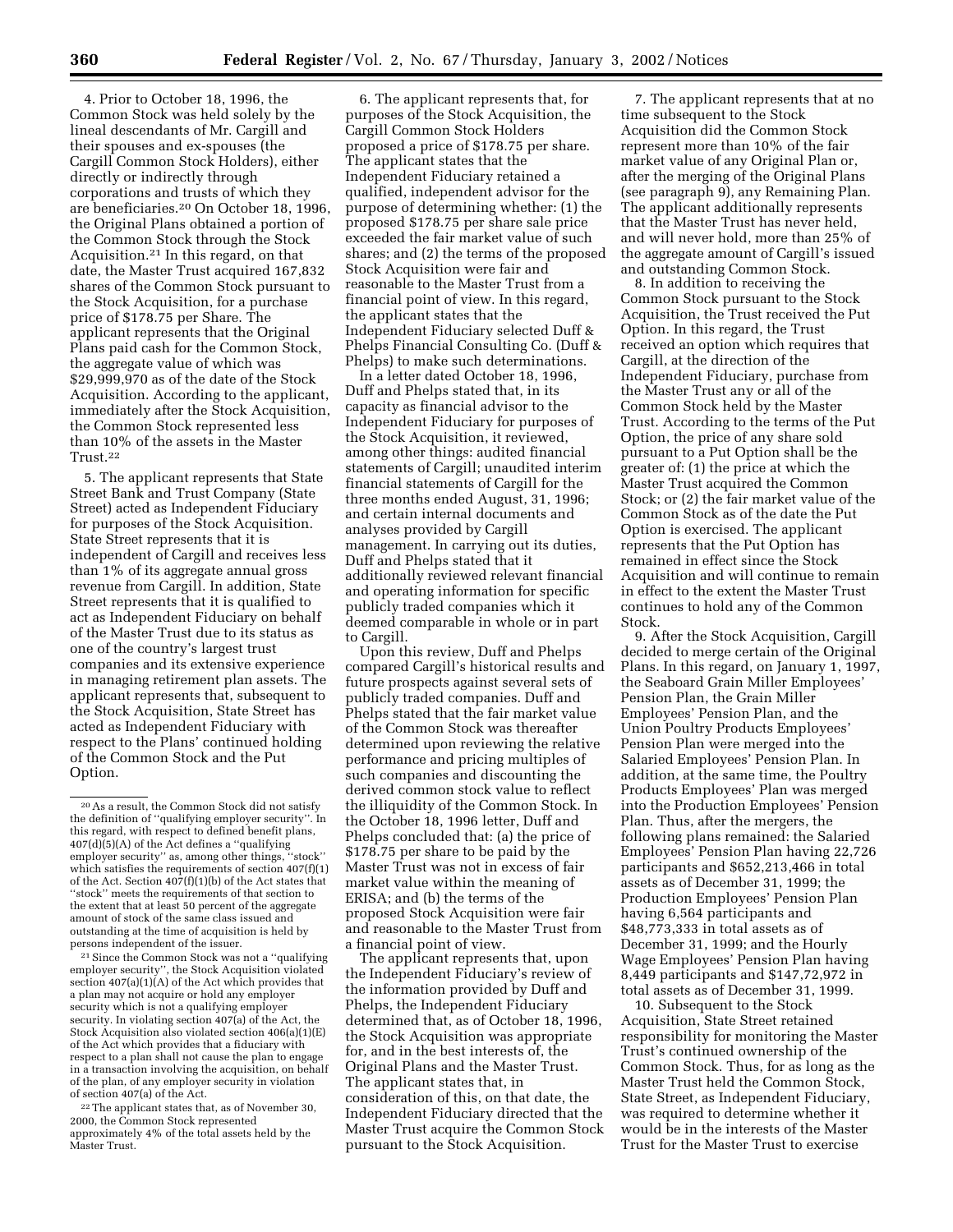the Put Option. State Street was, therefore, responsible for monitoring the financial status of Cargill at regular intervals to determine whether the Common Stock continued to be a stable and prudent investment for the Plans and the Master Trust.

State Street was also given full investment discretion with respect to the Common Stock. As a result, State Street had the authority to: (1) Direct the trustee of the Master Trust with respect to the exercise of voting rights, conversion rights or tender offers; (2) join in or oppose voting trusts, mergers, consolidations, foreclosures, reorganizations, recapitalizations and liquidations and (3) exercise any and all rights relating to the Common Stock. The applicant represents that State Street will continue to have each of these responsibilities for as long as the Master Trust and the Plans hold the Common Stock.

11. Cargill established, and continues to maintain, an escrow account (the Escrow Account) to secure Cargill's obligations under the Put Option. The applicant represents that the Escrow Account will remain in effect for the duration of the Trust's ownership of any of the Common Stock and will be maintained at an independent banking institution approved by State Street. The purpose of the Escrow Account, the applicant states, is to ensure that the Master Trust will receive a price for the Common Stock that is in accordance with the terms of the Put Option. Specifically, pursuant to any exercise of the Put Option by the Master Trust, State Street is entitled, as Independent Fiduciary, to draw upon the Escrow Account to satisfy Cargill's obligations under the terms of the Put Option in the event Cargill fails to purchase the Common Stock at the price required by such option. According to the applicant, the Escrow Account contains only cash and/or United States government securities amounting to at least 25% of the total fair market value of the Common Stock held by the Master Trust. Subsequent to the Stock Acquisition, the Master Trust has at all times had, the applicant states, a lien against the assets in the Escrow Account that gives the Master Trust priority over all creditors of Cargill with respect to the assets in the Escrow Account. The applicant represents that this lien will remain in place to the extent the Master Trust continues to hold any of the Common Stock.

12. Cargill previously received temporary exemptive relief, pursuant to Prohibited Transaction Exemption (PTE) 94–23 (59 FR 10830 (March 8, 1994)), for the purchase and holding of

Common Stock by the Master Trust.23 Subsequent to the publication of the proposed exemption in the **Federal Register** (58 FR 58194 (October 29, 1993), the Department received a written comment objecting to the Master Trust's payment of the fees of State Street and Duff and Phelps. In response, as noted in PTE 94–23, Cargill agreed to pay such fees in order to avoid the depletion of the assets of the Master Trust.

Cargill failed to meet this requirement when it inadvertently caused the Master Trust to pay the Legal Fees. In this regard, subsequent to the Stock Acquisition, Cargill directed that the Master Trust pay certain of the Independent Fiduciary's legal fees, the amount of which totaled \$80,791. The applicant represents that such payment was due, in part, to certain personnel changes occurring within Cargill. Since Cargill failed to act in accordance with the representations it made in response to a commentator under PTE 94–23, the relief provided by the exemption ceased to be available. As a result, the applicant is seeking retroactive relief for the Stock Acquisition, as well as the Plans' subsequent holding of the Common Stock, and the acquisition, holding and potential exercise of the Put Option, by means of this proposed exemption.

13. The applicant states that Cargill has taken the appropriate steps to reimburse the Master Trust for its payment of the Legal Fees. In this regard, the applicant represents that the Master Trust was reimbursed \$80,791 for the Legal Fees. The applicant states that, in addition, Cargill paid certain interest to the Master Trust. According to the applicant, the amount of such interest, \$36,696, represented the Master Trust's overall rate of return on its entire portfolio of investments from the date the Legal Fees were paid by the Master Trust to the date the Legal Fees were refunded to the Master Trust.

The applicant represents that Cargill will undertake certain steps to prevent future inappropriate payments of expenses by the Master Trust. In this regard, the applicant represents that, if this proposed exemption is granted, Cargill will designate a fiduciary, as such term is defined by the Act, to review all expenses submitted for payment by the Master Trust. The applicant represents that, only upon such fiduciary's determination that an expense is reasonable and necessary for

the administration of a Remaining Plan will the fiduciary approve, in writing, the payment of the expense. In addition, the applicant represents that no expense associated with any transactions between Cartill and a Remaining Plan will be paid by such Remaining Plan unless Cargill obtains a written opinion from independent legal counsel.

14. In summary, that applicant represents that the proposed exemption is protective of, and in the best interests of, the Remaining Plans and the Master Trust since:

(A) Prior to the Stock Acquisition, the Independent Fiduciary determined that the Stock Acquisition was appropriate for, and in the best interests of, the Original Plans and the Master Trust.

(B) The \$178.75 per share purchase price the Master Trust paid for each share of Common Stock pursuant to the Stock Acquisition equaled the August 31, 1996 fair market value of each such share as determined by a qualified, independent appraiser selected by the Independent Fiduciary.

(C) Subsequent to the Stock Acquisition, the Independent Fiduciary represented the interests of the Master Trust with respect to the Master Trust's holding of the Common Stock and the Master Trust's holding of the Put Option, and continues to represent such interests as long as the Master Trust holds such stock and Put Option.

(D) Subsequent to the Stock Acquisition, the Independent Fiduciary protected the rights of the Master Trust with respect to the Master Trust's holding of the Common Stock and the Master Trust's holding of the Put Option, and will continue to protect such rights as long as the Master Trust holds such stock and Put Option.

(E) Upon request by the Independent Fiduciary, Cargill purchased, or will purchase, all or a portion of the Common Stock held by the Trust, in accordance with the terms of the Put Option, for the greater of: (1) The price of the Common Stock as of the date of the Stock Acquisition; or (2) the fair market value of the Common Stock as of the date any Put Option is exercised.

(F) Subsequent to the Stock Acquisition, the Common Stock did not, at any time, represent more than ten percent (10%) of the total fair market value of the assets held by any Original Plan or any Remaining Plan.

(G) For purposes of securing its obligations with respect to the Put Option, Cargill established, and will continue to maintain, an escrow account containing cash and/or U.S. government securities amounting to at least 25% of the total current fair market value of the

<sup>23</sup> In this regard, the relief provided by PTE 94– 23 expired on March 8, 1999 with respect to the acquisition of Common Stock by the Master Trust. As noted in the granted exemption, however, the Master Trust was allowed to hold the Common Stock subsequent to the end of the five year period.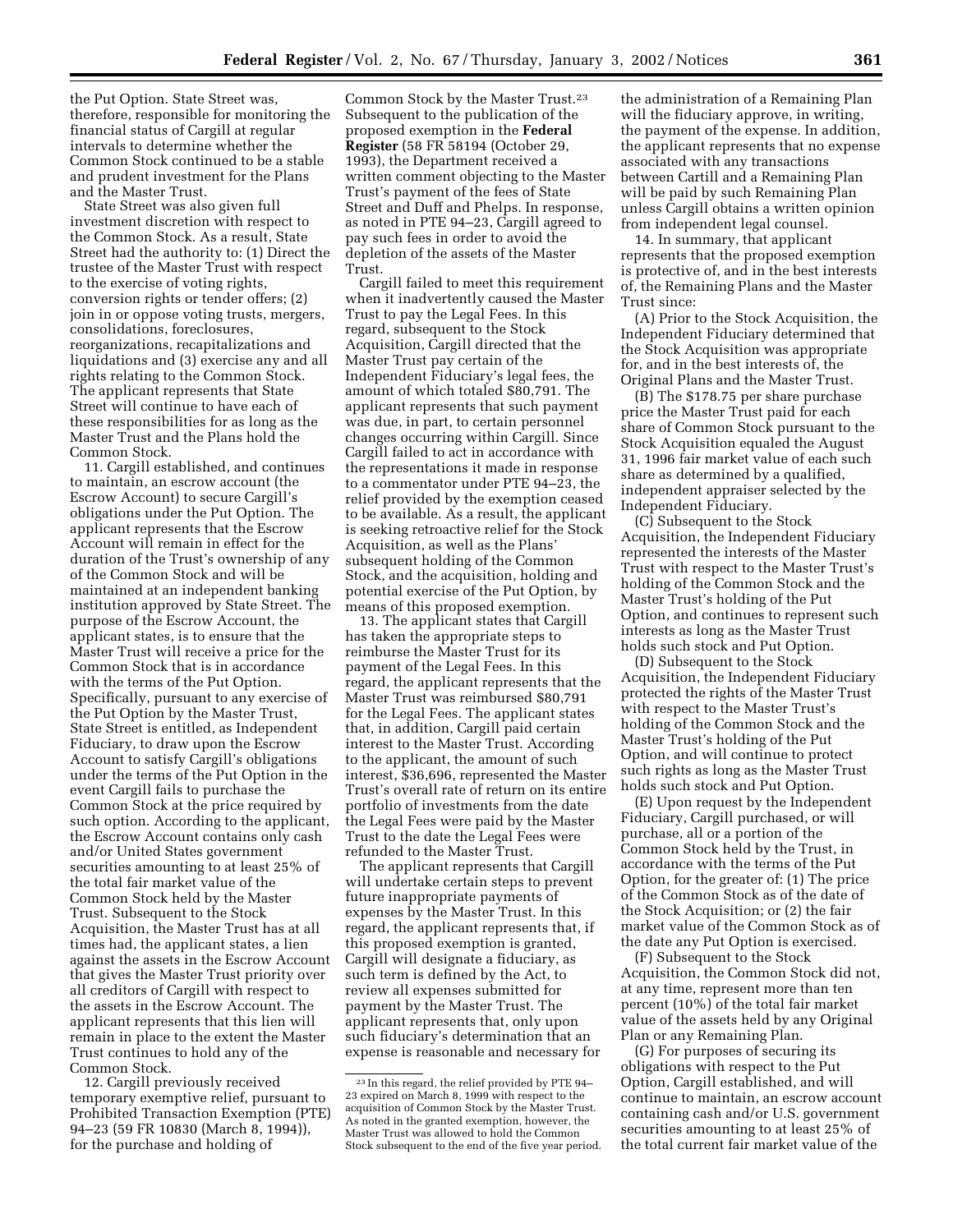Common Stock held by the Master Trust.

(H) All transactions between Cargill and the Master Trust; or between Cargill and a Plan, arising in connection with the Stock Acquisition, were no less favorable to the Master Trust or Plan than arm's-length transactions involving unrelated parties.

(I) Cargill reimbursed the Master Trust, with interest (i.e., the Reimbursement), for the Legal Fees.

(J) Cargill paid, and will continue to pay, the fees of the Independent Fiduciary and its financial advisor to the extent such fees relate to either the Stock Acquisition or the continued holding of the Common Stock and the Put Option by the Master Trust.

(K) At no time subsequent to the Stock Acquisition has the Master Trust held more than 25% of the aggregate amount of Common Stock issued and outstanding.

(L) Cargill adopts written procedures requiring that a plan fiduciary: (1) review all expenses submitted for payment by the Master Trust; and (2) approve the payment of only those expenses that are reasonable and necessary for the administration of a Remaining Plan.

(M) Cargill adopts written procedures requiring that independent legal counsel provide Cargill with a written opinion regarding the payment by the Master Trust or a Remaining Plan of expenses associated with a transaction between Cargill and a Remaining Plan.

(N) In the event this proposed exemption is granted, Cargill, within 60 days of the date of such grant, files Form 5330 with the Internal Revenue Service and pays the applicable excise taxes with respect to the Master Trust's payment of the Legal Fees.

*Notice to Interested Persons:* The applicant represents that notice to interested persons will be made within twenty (20) business days following publication of this notice in the **Federal Register**. Comments and requests for a hearing must be received by the Department not later than sixty (60) days from the date of publication of this notice of proposed exemption in the **Federal Register**.

#### **FOR FURTHER INFORMATION CONTACT:**

Christopher Motta of the Department, telephone (202) 693–8544. (This is not a toll-free number.)

### **Blue Cross and Blue Shield of Kansas, (the Company) and Anthem Insurance Companies, Inc. (Anthem), Located in Topeka, KS and Indianapolis, IN, Respectively**

[Application No. D–11030]

#### *Proposed Exemption*

Based on the facts and representations set forth in the application, the Department is considering granting an exemption under the authority of section 408(a) of the Act (or ERISA) and section 4975(c)(2) of the Code and in accordance with the procedures set forth in 29 CFR part 2570, subpart B (55 FR 32836, 32847, August 10, 1990).24

### Section I. Covered Transactions

If the exemption is granted, the restrictions of section 406(a) of the Act and the sanctions resulting from the application of section 4975 of the Code, by reason of section  $4975(c)(1)(A)$ through (D) of the Code, shall not apply to the receipt of cash (Cash), including without limitation, Cash held in an escrow fund (the Escrow Fund), by any eligible policyholder (the Eligible Policyholder) of the Company and Anthem, the Company's future parent,25 which is an employee benefit plan (the Plan), as well as the Blue Cross and Blue Shield of Kansas, Inc. Health Benefit Plan (the Company Health Plan), which is sponsored by the Company, in exchange for the termination of such Plan's membership interest in the Company, in accordance with the terms of a plan of conversion (the Plan of Conversion) adopted by the Company and implemented pursuant to Article 40, Chapter 40 of the Kansas Statutes Annotated (the K.S.A.)

The proposed exemption is subject to the general conditions set forth below in Section II.

### Section II. General Conditions

(a) The Plan of Conversion is implemented in accordance with procedural and substantive safeguards that are imposed under Kansas Insurance Law for a ''sponsored demutualization'' and is subject to review and approval by the Kansas Insurance Commissioner (the Commissioner).

(b) The Commissioner reviews the terms of the options that are provided to Eligible Policyholders of the Company

as part of such Commissioner's review of the Plan of Conversion, and only approves the Plan following a determination that —

(1) Such Plan is (i) fair and equitable to policyholders, (ii) complies with the requirements of Kansas law, and

(iii) does not unjustly enrich any officer, director, agent or employee of the company; and

(2) The new stock insurer meets the minimum requirements to obtain a certificate of authority to transact business in Kansas and its operation is not hazardous to existing or future policyholders or the public.

(c) Each Eligible Policyholder has an opportunity to vote at a special meeting to approve the Plan of Conversion after receiving full written disclosure from the Company.

(d) With the exception of the Company Health Plan, one or more independent fiduciaries of a Plan that is an Eligible Policyholder elects to receive Cash pursuant to the terms of the Plan of Conversion and neither the Company nor any of its affiliates exercises any discretion or provides ''investment advice,'' within the meaning of 29 CFR 2510.3–21(c) with respect to such acquisition.

(e) In the case of the Company Health Plan, a committee (the Company Health Plan Committee), comprised of management-level employees of the Company, determines whether to vote for or against the implementation of the Plan of Conversion, but does not otherwise exercise investment discretion over the Company Health Plan's assets.

(f) All Eligible Policyholders that are Plans participate in the demutualization on the same terms and conditions as other Eligible Policyholders that are not Plans.

(g) One-third of the total Cash consideration is distributed to an Eligible Policyholder on a *pro rata* basis as the ''fixed component'' and the remaining two-thirds Cash consideration is allocated among each Eligible Policyholder as the ''variable component'' in accordance with a fair and objective standard, based upon actuarial formulas which take into account a policy's past and future contributions to the Company's surplus.

(h) No Eligible Policyholder pays any brokerage commissions or fees in connection with the receipt of the demutualization consideration.

(i) All of the Company's policyholder obligations remain in force and are not affected by the Plan of Conversion.

(j) The terms of the transactions are at least as favorable to the Plans as an

<sup>24</sup>For purposes of this proposed exemption, references to provisions of Title I of the Act, unless otherwise specified, refer also to corresponding provisions of the Code.

<sup>25</sup>For purposes of this proposed exemption, references to the Company will generally include references to Anthem, unless noted, or unless the context requires otherwise.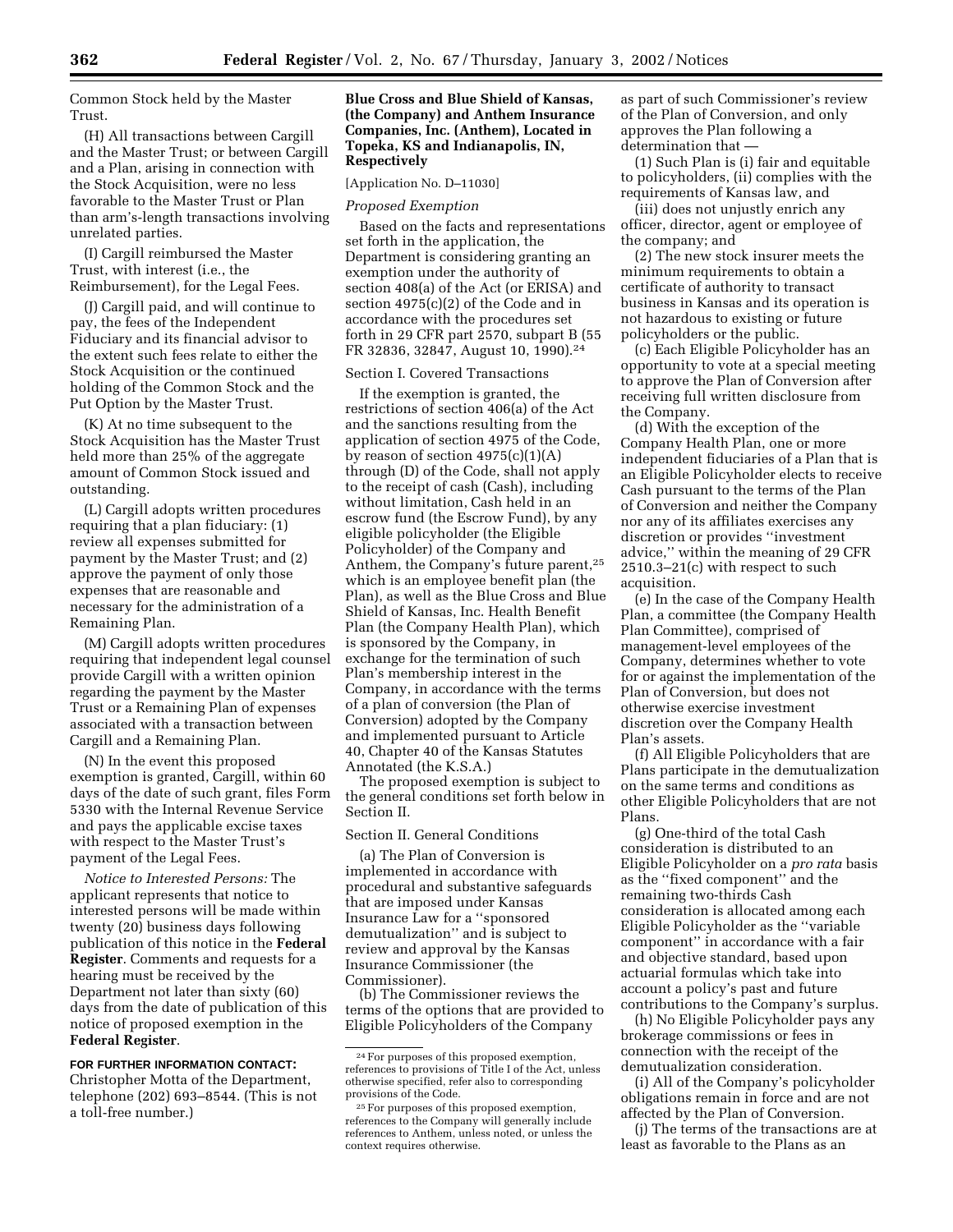arm's length transaction with an unrelated party.

### Section III. Definitions

For purposes of this proposed exemption,

(a) The term ''Blue Cross and Blue Shield of Kansas, Inc.'' means the Company and its future parent, Anthem, unless otherwise noted, or unless the context requires otherwise.

(b) An ''affiliate'' of the Company includes —

(1) Any person directly or indirectly through one or more intermediaries, controlling, controlled by, or under common control with the Company (For purposes of this paragraph, the term 'control'' means the power to exercise a controlling influence over the management or policies of a person other than an individual.); and

(2) Any officer, director or partner in such person.

(c) The term ''Eligible Policyholders'' means persons who, according to the Company's records, are the holders of certain in force group and non-group insurance policies of the Company on the date on which the Company's Board of Directors approves and adopts the Plan of Conversion.

#### *Summary of Facts and Representations*

#### Description of the Parties

1. The Company, which is located in Topeka, Kansas, is a mutual insurance company organized in 1992 under Kansas law. Through its operating divisions and subsidiaries, the Company is engaged in a variety of activities including providing accident and health coverage to subscribers, substantially all of whom are residents of the State of Kansas. The Company also performs administrative services and claims processing for other Blue Cross and Blue Shield plans' subscribers and for programs such as Medicare, Medicaid and the Federal Employee Health Benefits Program. As of December 31, 2000, the Company had total assets of approximately \$731 million. As of February 9, 2001, the Company's most recent financial strength rating from A.M. Best Company, Inc. was ''A–'' or ''Excellent.''

As a mutual insurance company, the Company does not have capital stock but instead has members (Members) who are owners of policies and contracts issued by the Company. A policyholder's membership interest in the Company includes the right to vote, and to participate in the distribution of the Company's surplus in the event of the Company's voluntary dissolution or liquidation. Each Member has one vote.

Pursuant to Article 40, Chapter 40 of the Kansas Statutes Annotated (i.e., the K.S.A.), the Company may be converted to a stock company under a process called ''demutalization.'' In the event of such a demutualization, Eligible Policyholders of the Company may receive Cash consideration (some or all of which may be held in an escrow fund, as described below) in exchange for their mutual membership interests in the Company. The Company's demutualization will not affect the rights of policyholders under their insurance contracts. In addition, only the Company's policyholders, and not policyholders of an affiliate of the Company, may vote and receive Cash consideration in connection with the demutualization.

2. The Company provides a variety of insurance products to both non-group and group policyholders. As of October 25, 2001, the Company had 171,403 Eligible Policyholders. The non-group policyholders include 124,347 Medicare Supplement policyholders and 36,317 policyholders holding non-group major medical policies or specialty policies such as ''cancer only'' indemnity policies. The remaining 10,739 are group policyholders. Of the group policyholders, approximately 6,000 are ERISA-covered welfare plans.

3. Anthem, which will become the ultimate parent of the Company pursuant to the Plan of Conversion, maintains its principal place of business in Indianapolis, Indiana. Anthem is currently organized as a stock insurance company under the laws of the State of Indiana. Together with its subsidiaries, Anthem is one of the nation's largest health benefits companies. As an independent licensee of the Blue Cross Blue Shield Association (BCBSA), Anthem and its affiliates offer BCBSAbranded products throughout Indiana, Ohio, Kentucky, Connecticut, Colorado, Nevada, New Hampshire and Maine. In addition, Anthem and its affiliates provide health care coverage or services to over 7 million people in these states. As of December 31, 2000, Anthem had approximately \$5.7 billion in assets, \$3.8 billion in liabilities and surplus of \$1.9 billion.

4. The Company sponsors the Company Health Plan, a welfare plan which is expected to be an Eligible Policyholder entitled to receive consideration in connection with the implementation of the Plan of Conversion discussed herein. The Company Health Plan provides health insurance benefits to approximately 2,200 employee and retiree participants (and their respective dependents) through three separate benefit programs

based on the participants' location within Kansas: (a) a health maintenance organization program with a self-referral benefit; (b) a preferred provider program; and (c) a traditional major medical program. Each program includes coverage for medical care, hospitalization, prescription drugs, and dental care, subject to the terms and conditions of the program. Thus, the Company Health Plan's assets consist solely of insurance and premiums withheld from employees which are remitted to the insurers and there is no valuation of the assets of such Plan.

Active employees do not have an option among these three programs. Instead, those living in the service area of the health maintenance organization are enrolled in that coverage, and those outside the service area are enrolled in the preferred provider program. Retirees in the health maintenance organization service area can choose between that coverage and the traditional major medical program. Retirees living outside that service area are enrolled in the preferred provider program. The Company pays 75 percent of the cost of coverage of employees, retirees and their respective dependents. Under the Plan of Conversion, the Company may receive approximately \$1,178,000 in the distribution if the total distribution is \$321 million. The Company intends to use the entire amount of the distribution in respect of the Company Health Plan to defray employee and retiree costs of coverage within a year of the distribution.

#### The Company Restructuring

5. On May 24, 2001, the Company's Board of Directors (the Board) authorized management to develop a plan of demutualization (i.e., the Plan of Conversion) pursuant to which the Company would be converted from a mutual insurance company to a stock insurance company. The Plan of Conversion, which was adopted by the Board on October 25, 2001, provides for the conversion (the Conversion) of the Company into a stock insurance company and the sale by the Company, pursuant to an Alliance Agreement, dated as of May 30, 2001 (the Alliance Agreement), of certain newly-issued shares of common stock to Anthem, Anthem West, Inc., an Indiana company and a wholly-owned subsidiary of Anthem, or to Anthem, Inc., a newlyformed public holding company and the parent of Anthem, to hold all of the shares of its common stock.26 In the

<sup>26</sup>Anthem has separately applied to the Department for an administrative exemption in Continued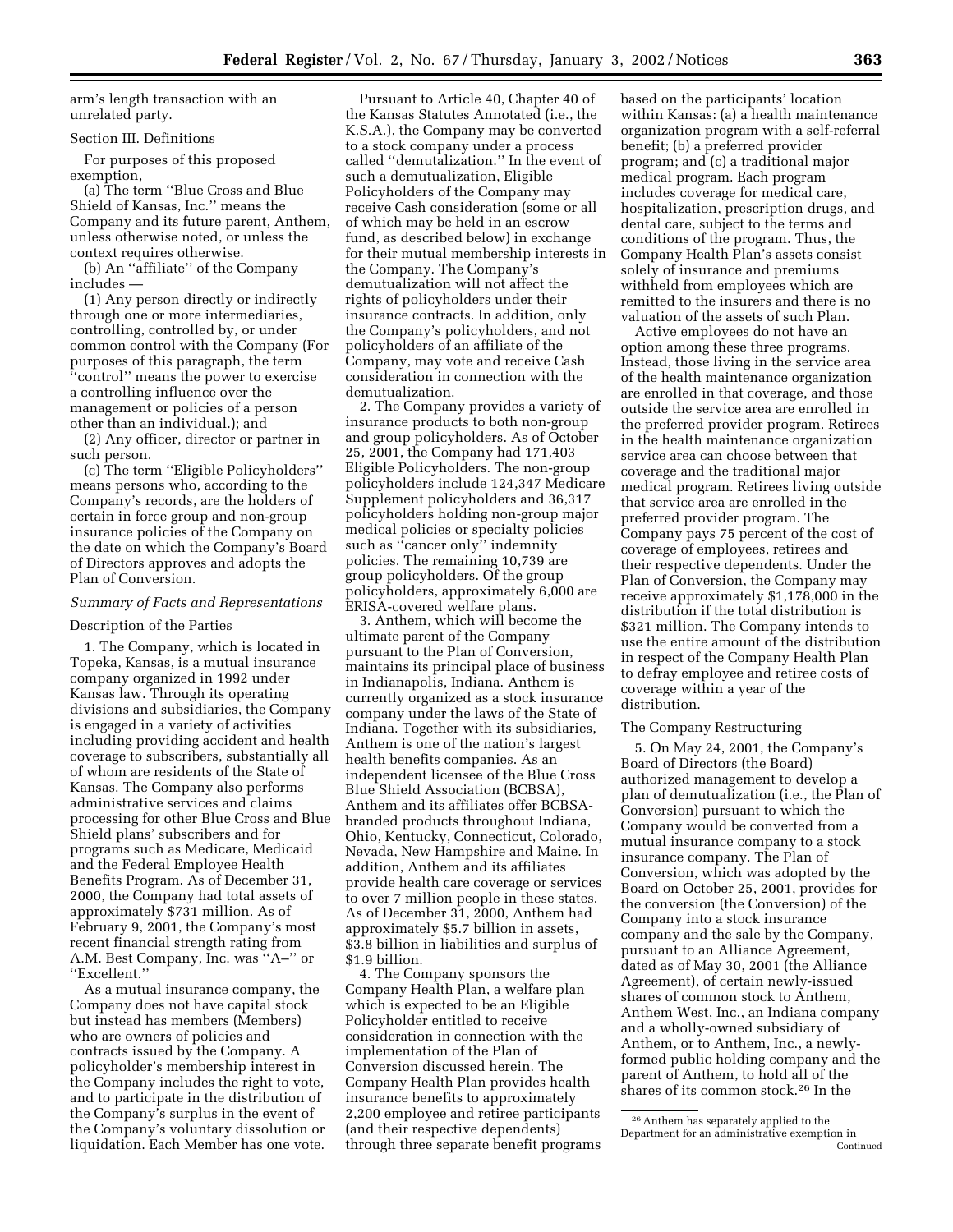Conversion, all policyholders' membership interests in the Company will be extinguished in exchange for a special distribution (the Special Distribution), to the extent declared by the Board, plus an additional amount of Cash that will be deposited into the Escrow Fund (described in Representation 9 of the proposal) and distributed, after resolution of a potential contingent litigation matter (the Contingent Litigation Matter) of the Company, to the Eligible Policyholders as provided in the Plan of Conversion.

The Board believes that the Company's Conversion into a stock corporation and the sale of the Company to Anthem, which makes possible the distribution of the value of the Company to Eligible Policyholders, is in the best interests of the Company's policyholders. If the Company is to continue to provide high quality insurance services at reasonable costs to its policyholders in a health insurance market that has become national in scope, it must spread its costs over a sufficiently large policyholder base. The Company, however, holds a certificate of authority to sell insurance only in Kansas.

Even if it were to seek to sell coverage in other states, it could not use the Blue Cross and Blue Shield names and service marks to do so, for those names and service marks are controlled by the BCBSA, whose licensees are provided exclusive areas within which they may use those names and service marks.

In addition to being unable to expand geographically, the Company finds that its potential customer base within the state shrinks every year, as national corporations purchase or supplant local businesses. The Company is also unable to diversify its risks geographically. An adverse local illness, or adverse local legislation, or a natural disaster could have substantial impact on its financial soundness. The Conversion, wherein the Company will become a part of a substantially larger, multi-state insurer, will benefit the Company and its policyholders in several ways:

• The Conversion will provide the Company with sufficient capital to compete with national commercial companies as well as access to a larger total capital pool with which to acquire other health plans or related businesses.

• The Conversion will enable the Company to take advantage of economies of scale by eliminating duplicative resources and streamlining its compliance efforts in an increasingly complex regulatory environment.

• By virtue of the Company's becoming part of the diversified geographical base of Anthem that results from the demutualization, the Company will have increased flexibility in responding to localized adverse risk events, avoiding the twin perils of decreased financial stability or excessive increases in rates to avoid financial instability. By having such a diversified base, the Company will have the ability to participate better in insurance offerings to multi-state accounts.

• The Conversion will result in the Company being able to offer a greater variety of career paths to its employees and the potential for greater and more varied challenges, which in turn should permit it to continue to attract and retain the kinds of employees needed to provide its policyholders with quality service.

• The Conversion will allow the Company to take advantage of best practices in health insurance from Anthem and its health insurance affiliates.

• The Conversion will allow the Company to maintain a significant level of local employment.

• The Conversion will provide for sustained local input into medical policy.

• The Conversion will provide Eligible Policyholders with an opportunity to receive Cash in exchange for their otherwise illiquid membership interests, which will be extinguished. Thus, Eligible Policyholders will realize economic value from their membership interests that is not currently available to them so long as the organization remains a mutual company.

6. Accordingly, the Company requests an administrative exemption from the Department which, if granted, will permit the receipt of Cash (including, without limitation, the Cash consideration to be held in the Escrow Fund described herein) by an Eligible Policyholder that is a Plan, including the Company Health Plan, in exchange for such Eligible Policyholder's membership interest in the Company, in accordance with the Plan of Conversion adopted by the Company and implemented pursuant to Kansas Insurance Law.

The Company represents that the receipt of Cash by a Plan, in exchange for such Eligible Policyholders' mutual membership interest in the Company, may be viewed as a prohibited sale or exchange of property between the Plan and the Company in violation of section 406(a)(1)(A) of the Act. Moreover, the

Company states that the transaction may also be construed as a transfer of plan assets to, or a use of plan assets by or for the benefit of, a party in interest in violation of section  $406(a)(1)(D)$  of the Act.

The proposed exemption is conditioned upon a number of substantive safeguards. Among the safeguards is the requirement that distributions to Plans pursuant to the exemption must be on terms that are no less favorable to the Plans than Eligible Policyholders that are not Plans. In this regard, Plans that are Eligible Policyholders must participate in the demutualization transaction on the same terms and conditions as Eligible Policyholders that are not Plans. Further, the demutualization will not, in any way, change premiums or reduce policy benefits, guarantees or other policy obligations of the Company to its policyholders and contractholders.

Procedural Requirements under Kansas Insurance Law for Restructuring

7. Kansas Insurance Law provides a regulatory framework for the conversion of a mutual insurance company into a stock company, including a ''sponsored demutualization,'' whereby all of the stock of an insurer is acquired by another company in return for cash. It is represented that the Company's proposed Conversion will be in the nature of a ''sponsored demutualization.''

K.S.A. 40–4002 requires the demutualizing insurer's board of directors to adopt, by a two-thirds majority, a resolution stating the reasons a conversion to a stock insurance company would be in the best interests of the policyholders of the mutual insurance company. Following adoption of the resolution, a detailed plan of conversion will be developed and approved by a two-thirds majority of the board. The plan of conversion must also be submitted to the Kansas Insurance Commissioner for approval, subject to certain hearing requirements.

Additionally, such plan must be approved by two-thirds of the policyholders of the mutual insurer (or by a simple majority, if a majority of policyholders vote) at a meeting called for the purpose of considering the plan of conversion.27 Policyholders may vote in person or by proxy. A copy of the plan of conversion and any information the Commissioner deems necessary to

connection with its contemplated demutualization. On November 6, 2001, the Department issued a final exemption (Prohibited Transaction Exemption 2001–44) to Anthem at 66 FR 56133.

<sup>&</sup>lt;sup>27</sup> It is represented that neither the Company nor any of its affiliates will exercise investment discretion or provide ''investment advice,'' within the meaning of 29 CFR 2510.3–21(c), with respect to any election made by an Eligible Policyholder that is a Plan.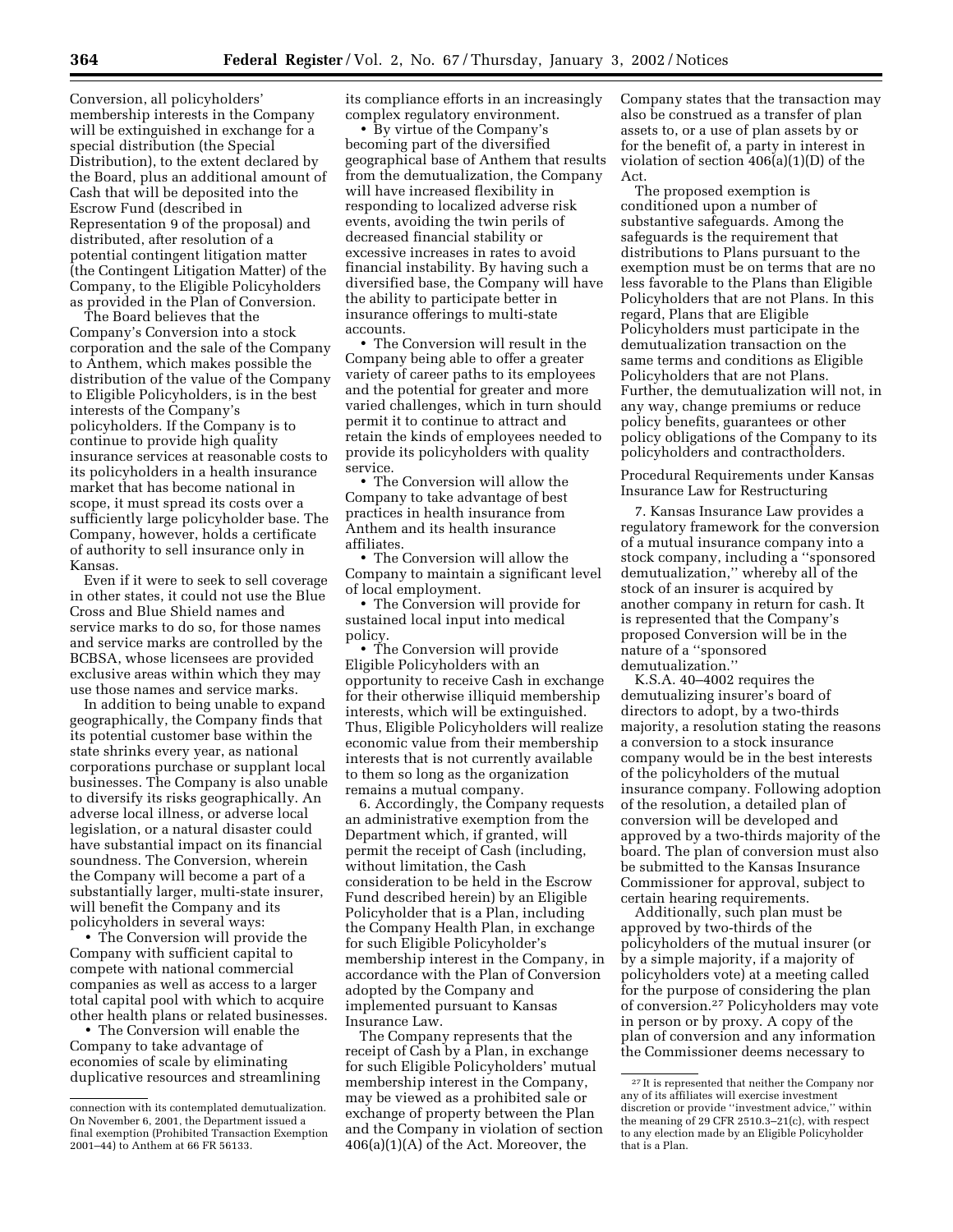policyholder understanding, including a Distributions to Eligible Policyholders summary of the plan of conversion, must be furnished to policyholders.

K.S.A. 40–4003a sets forth alternative structures which may be used for a conversion, including a plan in which policyholders exchange their membership interests for cash or other consideration, and requires the insurer to file a plan of conversion complying with the terms and conditions set forth for such structure. Existing policyholders of a converting insurer have their rights protected under K.S.A. 40–4003c, which provides for policies in force on the effective date of conversion remaining in force, with only voting rights, assessment provisions, and rights to share in surplus being extinguished.

The Commissioner is required to hold a hearing regarding the plan of conversion, giving not less than 20 days' notice to the insurer and the policyholders of the insurer of the hearing. The Commissioner must approve the plan if she finds it is fair and equitable to policyholders, complies with the requirements of the law, does not unjustly enrich any director, officer, agent or employee of the company, and the new stock insurer would meet the minimum requirements to obtain a certificate of authority to transact business in Kansas and its operation would not be hazardous to existing or future policyholders or the public. The amount of consideration provided to policyholders is deemed to be fair and equitable if it is at least equal to the amount of statutory surplus contributed by policyholders. If the Commissioner approves the plan of conversion, he or she will issue a new certificate of authority to the converted insurer and the date of such issuance is deemed to be the conversion date.

In addition to the provisions governing conversion to a stock company, because this transaction involves Anthem's acquisition of the Company's stock, it will also be subject to review under K.S.A. 40–3304. This provision of the statute regulates the acquisition of a domestic insurer and requires Commissioner review and public hearings.

As far as timing is concerned, between November 19 and November 27, 2001, the Company sent notices to policyholders regarding a January 11, 2002 policyholder meeting to consider the Plan of Conversion. The Company anticipates that the Commissioner will hold a hearing on the Plan of Conversion between January 7 and January 9, 2002 and that the Commissioner will approve such Plan during the first quarter of 2002.

8. Under the proposed transaction, Eligible Policyholders of the Company will be entitled to receive total Cash consideration, currently estimated at \$321 million, in exchange for their mutual membership interests in the Company.28 The Cash consideration will consist of two components. In this regard, one-third of the Cash consideration will be distributed to Eligible Policyholders, *pro rata,* as the ''fixed component'' while the remaining two-thirds will be allocated among Eligible Policyholders as the ''variable component.'' Such latter allocation will be made in accordance with a fair and objective standard, based upon actuarial formulas which will take into account a policy's past and estimated future contributions to the Company's surplus.

On the effective date of the Conversion (the Conversion Date), Eligible Policyholders will be entitled to receive \$190 million in exchange for their mutual membership interests in the Company. Of this amount, Anthem will pay \$48 million in Cash to the Escrow Fund. In addition, at or prior to the closing, the Company will declare the Special Distribution, which will be payable after the closing to the Eligible Policyholders, in an amount equal to the excess of the Company's consolidated closing book value over \$155 million, subject to certain rounding considerations.29

28The proceeds of the demutualization will belong to the Plan if they would be deemed to be owned by the Plan under ordinary notions of property rights. See ERISA Advisory Opinion 92– 02A, January 17, 1992 (assets of plan generally are to be identified on the basis of ordinary notions of property rights under non-ERISA law). It is the view of the Department that, in the case of an employee welfare benefit plan with respect to which participants pay a portion of the premiums, the appropriate plan fiduciary must treat as plan assets the portion of the demutualization proceeds attributable to participant contributions. In determining what portion of the proceeds are attributable to participant contributions, the plan fiduciary should give appropriate consideration to those facts and circumstances that the fiduciary knows or should know are relevant to the determination, including the documents and instruments governing the plan and the proportion of total participant contributions to the total premiums paid over an appropriate time period. In the case of an employee pension benefit plan, or where any type of plan or trust is the policyholder, or where the policy is paid for out of trust assets, it is the view of the Department that all of the proceeds received by the policyholder in connection with a demutualization would constitute plan assets.'' See ERISA Advisory Opinion 2001–02A, February 15, 2001.

29The Alliance Agreement formerly provided that in the event the Special Distribution equal to the entire excess of the closing book value over \$155 million was not paid, the purchase price would be increased by 30 percent of the excess of the undistributed closing book value over \$155 million. Under the Alliance Agreement, as amended, and

The amount of this excess is currently estimated to be approximately \$131 million. The Special Distribution, together with 7 percent interest from the Conversion Date, will be paid directly to the Eligible Policyholders as soon as is reasonably practicable following the resolution of the closing balance sheet used to calculate the amount of the Special Distribution.

As stated above, of the \$190 million purchase price, \$48 million will be held in the Escrow Fund pending the resolution of the Contingent Litigation Matter, involving a subpoena dated February 28, 2001 received by the Company from the Office of the Inspector General, U.S. Department of Health and Human Services. The subpoena seeks documents related to an investigation of possible improper claims against Medicare. The amounts held in the Escrow Fund will be used to pay all costs, expenses and liabilities related to the Contingent Litigation Matter, to pay related taxes which might become payable, and to pay all costs and expenses of the escrow, with any remaining amounts to be distributed to Eligible Policyholders following the final resolution of such matter.30 At present, the Company has been responding to the subpoena which underlies the Contingent Litigation Matter through the production of documents, which production is nearly complete, except for certain issues with respect to which the Company is awaiting clarification from the U.S. Department of Justice.

Both the Special Distribution and any amounts remaining in escrow will be distributed to Eligible Policyholders in accordance with the distribution principles set forth in the Plan of Conversion. The Board has received an opinion from Dresdner Kleinwort

The parties expect that the full amount of the Special Distribution will be paid. It is represented that it is a condition to the company's obligation to close that the Commissioner must grant ''any required approval to the payment of the Special Distribution'' or the Company will be required to obtain an opinion from its financial advisor confirming the fairness, from a financial point of view, of the purchase price to the Eligible Policyholders in the absence of the Special Distribution.

30Even if the entire Escrow Fund were applied to costs related to the Contingent Litigation Matter, it is represented that Eligible Policyholders would still receive \$142 million plus the Special Distribution amount (currently estimated at \$131 million) within 90 to 120 days after the Conversion Date. Thus, the Company asserts that there is no possibility that Eligible Policyholders will receive nothing in return for their mutual membership interests.

pursuant to a resolution adopted by the Company on October 25, 2001, the Special Distribution is currently equal to the excess of the closing book value over \$155 million.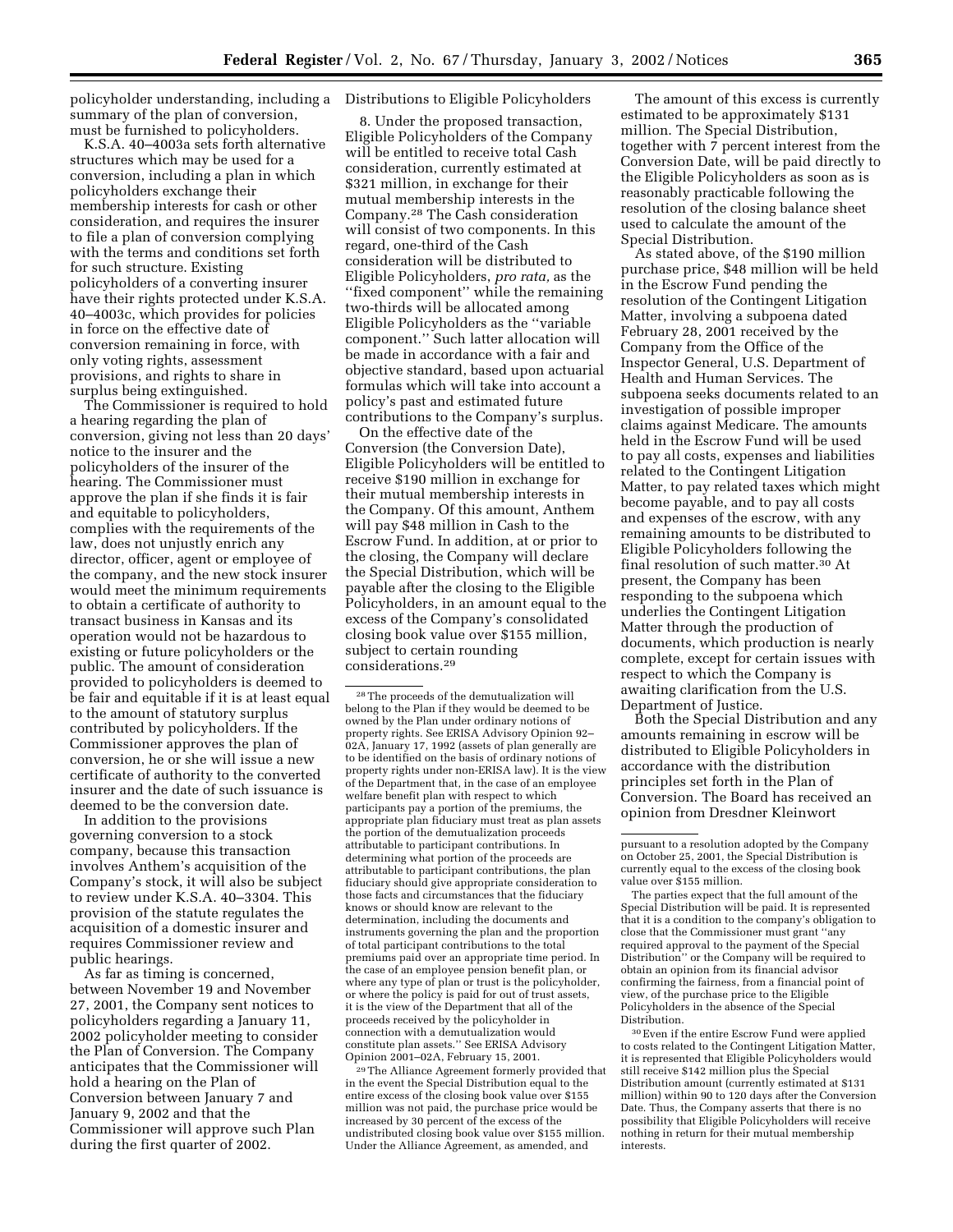Wasserstein, independent financial advisors to the Company, that the purchase price payable to the Eligible Policyholders and into the Escrow Fund for the benefit of the Eligible Policyholders pursuant to the Alliance Agreement is ''fair'' to the Eligible Policyholders, from a financial point of view.

### The Escrow Fund

9. The Alliance Agreement provides that \$48 million of the \$190 million purchase price to be received by the Company from Anthem will be deposited by the Company (or Anthem or its specified affiliate on the Company's behalf) into the Escrow Fund. The Escrow Fund will be a separately-designated, interest-bearing deposit account established on or prior to the Conversion Date, under the terms of an escrow agreement (the Escrow Agreement) which will be entered into by and among the Company, Anthem and an escrow agent (the Escrow Agent).31 The Escrow Agent will be an unrelated New York bank with trust powers that is selected by the Company, and accepted by Anthem, to act as Escrow Agent under the Escrow Agreement.

The Company will deposit, into the Escrow Fund, amounts recovered from insurers with respect to the Contingent Litigation Matter, net of any reasonable out-of-pocket costs and expenses incurred in effecting such recovery. The Escrow Fund will also provide funding for the payment of (a) the net after-tax amount of costs and expenses attributable solely to the Contingent Litigation Matter and (b) such other amounts as may be specified in the Escrow Agreement or in the Alliance Agreement. Following the satisfaction of all such costs and expenses, the Escrow Agreement will provide for the payment of Cash consideration by the Company to Eligible Policyholders. Tax benefits related to the costs and expenses will be determined once they are finally realized by the Company. However, the Company may withdraw amounts, from time to time, to cover such costs and expenses.

The Escrow Fund will continue until the Contingent Litigation Matter has been finally disposed of by binding settlement or court order, all tax

amounts have been finally determined, all amounts that are reasonably recoverable from any insurer in respect of the Contingent Litigation Matter are recovered, and all amounts in the Escrow Fund have been paid or distributed by the Escrow Agent in accordance with the Escrow Agreement and the Alliance Agreement. Upon delivery by the Company and the Policyholder Committee of a certificate certifying that all such amounts have been paid, the Escrow Fund will terminate and all remaining amounts held in the Escrow Fund will be distributed to Eligible Policyholders in accordance with the Plan of Conversion. No amounts need be distributed if the Policyholder Committee determines that it would be impractical to do so, taking into account the costs of distribution in relation to the amounts to be distributed. Any amounts that are not so distributed will instead be distributed to a charitable foundation selected by the Policyholder Committee.

Amounts held in the Escrow Fund will be invested by the Escrow Agent solely in obligations of, or obligations fully guaranteed as to timely payment of principal and interest by, the United States of America or an agency or instrumentality thereof with a maturity date of one year or less from the date of investment. All costs and expenses of maintaining the Escrow Fund, including the fees and expenses of the Escrow Agent, the costs and expenses of making distributions out of the Escrow Fund and the fees and expenses of the Policyholder Committee, will be borne by the Escrow Fund. The rights of Eligible Policyholders to amounts held in the Escrow Fund will not be represented by any form of certificate or instrument and will not be transferable or assignable except by will, the laws of intestacy or by other operation of law.

A committee comprised of five individuals who were members of the Board of Directors of the Company prior to the Conversion Date and are acceptable to Anthem (the Policyholder Committee) will oversee the conduct of the Contingent Litigation Matter.32 The Policyholder Committee will also certify amounts payable to the Company out of the Escrow Fund for the indemnification of costs incurred by the Company related to the Contingent Litigation Matter. The Policyholder Committee may then dispute the amounts claimed by the Company. However, once the dispute is settled

pursuant to provisions in the Alliance Agreement, the Policyholder Committee will certify the indemnification amounts payable to the Company.

In addition, the Commissioner will retain regulatory oversight over the investment and distribution of the assets held in the Escrow Fund to ensure that the interests of Eligible Policyholders are protected.

The Company expects that less than 25 percent of the interests in the Escrow Fund will be held by ''benefit plan investors'' within the meaning of the Department's Plan Asset Regulations, 29 CFR 2510.3–101(f), and, accordingly, the assets of the Escrow Fund should not constitute ''plan assets'' subject to the Act. If the Company determines that 25 percent threshold has been exceeded by Plan investors, it will inform the Department of this determination.

#### Company Health Plan Oversight

10. The Company has arranged for the retention of a committee, comprised of three management-level employees, to act as a fiduciary for the Company Health Plan in connection with the implementation of the Plan of Conversion. The Company Health Plan Committee will determine whether to vote for or against the implementation of the Plan of Conversion. The Company Health Plan Committee's vote on behalf of the Company Health Plan will represent one vote out of the approximately 171,403 votes which may be cast by Eligible Policyholders. The Company does not believe that the Company Health Plan Committee will exercise any investment discretion with respect to the type of consideration to be distributed in the demutualization, since the compensation will consist solely of Cash.

11. In summary, it is represented that the proposed transactions will satisfy the statutory criteria for an exemption under section 408(a) of the Act because:

(a) The Plan of Conversion will be implemented in accordance with procedural and substantive safeguards that are imposed under Kansas law and will be subject to review and supervision of the Commissioner.

(b) The Commissioner will review the terms and options that are provided to Eligible Policyholders, including Plans, as part of such Commissioner's review of the Plan of Conversion and the Commissioner will approve the Plan of Conversion following a determination that, among other things, the Plan of Conversion is fair and equitable to policyholders.

(c) The Plan of Conversion will provide the Company with access to new sources of capital that should help

<sup>31</sup> It is represented that the Escrow Fund was required due to the difficulty in estimating the potential costs related to the Contingent Litigation Matter and to assure Eligible Policyholders that the acquisition offers received by the Company did not reflect any discount to the value of the Company due to the Contingent Litigation Matter. Thus, the Escrow Fund is intended to facilitate the Anthem transaction without diminishing potential returns to policyholders.

<sup>32</sup> It is represented that no members of the Policyholder Committee will serve on the Company Health Plan Committee that is described in Representation 10.